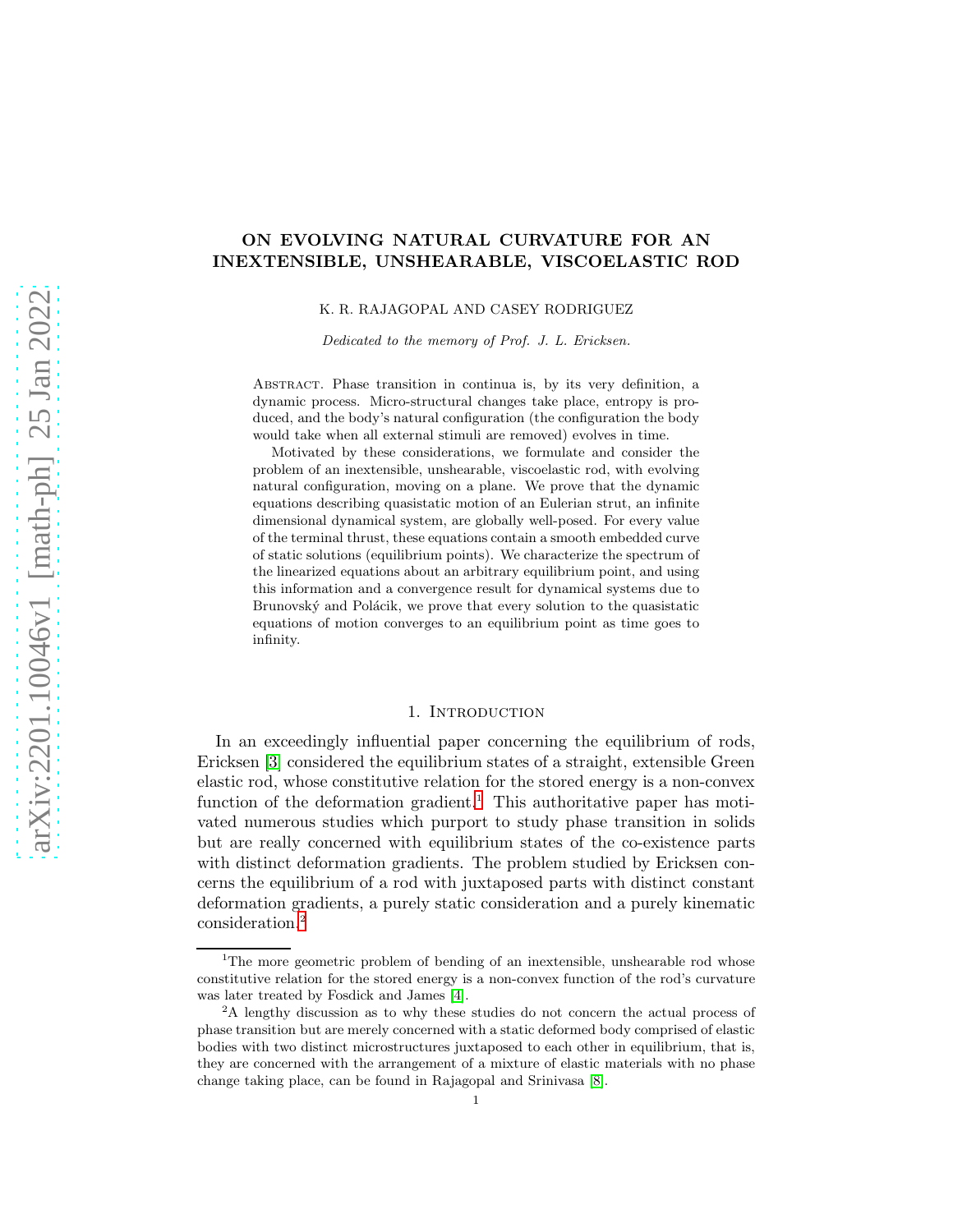The one-sentence abstract to his paper states "For elastic bars, we discuss some material instabilities", the study that is carried out is purely within the purview of elastostatics. Ericksen recognizes that in order to discuss "instabilities" one needs to study the problem within a dynamical context, as he states "For our purposes, it is essential to employ a stability criterion, and we employ the traditional energy criterion. As is well known, it is not completely reliable, but it is hard to improve upon it, without specifying constitutive equations which are to apply out of equilibrium."

A little later in the introduction he makes the comment "In one sense, ours is an elementary study of phase transformations that are shear induced, i.e., induced by stresses which are not hydrostatic pressures", and follows this up subsequently with the remark "In the analog of van der Waals' fluid, we would be in a range where a fixed volume contains a mixture of liquid and vapor phases, when the equation of state exhibits a similar oscillation" . This remark of Ericksen's concerning the equilibrium of distinct phases has been picked up by numerous researchers who have generalized this study to what they refer to as the problem of phase transition in elastic solids, purely within an elastostatic context wherein the elastic body is described by a non-convex stored energy function. This is an unfortunate circumstance for a variety of reasons. First, just from the viewpoint of English, it is incorrect. The term "transition" refers to a dynamic situation. As one gathers from the Oxford English Dictionary [\[14\]](#page-20-3), the word "transition" means "A passing or passage from one condition, action, or (rarely) place, to another: change". Thus, if one is to study phase transition, it has to be within a dynamical context. Second, "phase transitions" are entropy producing. Without knowing the constitutive relation for the rate of entropy production, and merely knowing how the material stores energy, we cannot describe the phenomenon of "phase transition". Third, even when there is no "phase transition", such energy-based studies do not necessarily work and Ericksen was clearly aware of it and mentions it in the comment quoted above. Fourth, just because the governing equations are similar in totally distinct physical problems, one cannot conclude the physical quantities being described share identical attributes. Such flawed thinking can lead to disastrous consequences in physics. There are many more reasons why one ought not to interpret Ericksen's study as being relevant to "phase transformations", but we shall not get into a discussion of them here. Ericksen's study reveals that there are equilibrium states of a purely elastic rod, wherein the deformation gradient could be discontinuous, no more and no less. The lack of relevance to phase transition notwithstanding, Ericksen's study was thought provoking and opened up a fertile area for further study in nonlinear elasticity.

There are two important attributes to an elastic body, it is incapable of dissipating energy, that is, converting work into energy in its thermal form (heat), and it has an unique "natural configuration". The notion of a natural configuration seems to have been discussed first by Eckart [\[2\]](#page-20-4). One could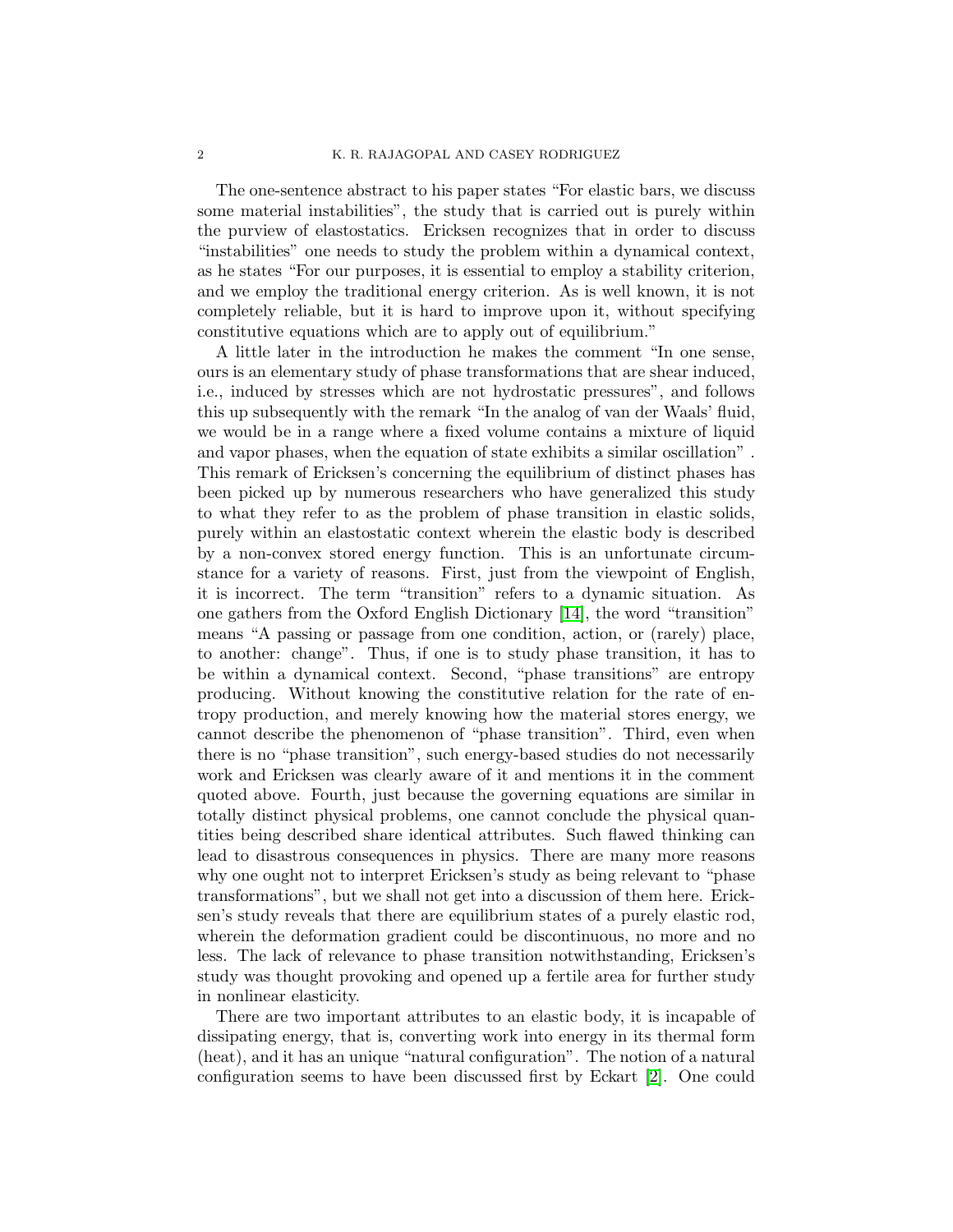view the natural configuration of a body to be the configuration in which it would exist on the removal of all external stimuli.<sup>3</sup> From a purely mechanical perspective, it would be the configuration that the body would take if all the external loads were removed (see Rajagopal [\[10\]](#page-20-5) for a discussion of the notion of natural configuration).

Unlike elastic bodies that are characterized by a single natural configuration, bodies such as viscoelastic and inelastic bodies are characterized by multiple natural configurations, and the body's natural configuration can evolve when the body is undergoing a thermodynamic process. The manner in which the natural configuration evolves is determined by the way in which entropy is produced by the body. In bodies capable of producing entropy, entropy production could be due to various causes, due to dissipation (work being converted to thermal energy), due to conduction, due to mixing, due to phase transition, due to growth, etc. If we restrict our attention to purely mechanical processes, then the only source of entropy production is that due to dissipation. In the case of an elastic body, within a purely mechanical context, no entropy is produced, and hence its natural configuration does not evolve. However, in the case of a viscoelastic body, even within a purely mechanical context, the natural configuration can evolve, as the body is capable of producing entropy. The study of phase transition would have to take this evolution of the natural configuration of the body into consideration.

Based on these considerations of Ericksen's work, we study the problem of an inextensible, unshearable, viscoelastic rod with evolving natural configuration, moving on a plane, with one end fixed and the other end free. Because of the symmetry of the problem, the rod's natural configuration, a planar curve, is determined uniquely<sup>4</sup> by one scalar function; the rod's curvature. We refer to the curvature determining the rod's natural configuration as its natural curvature. While it would be tempting to think of each natural configuration as characterizing a different "phase" of the rod, it would not be sensible to do so as there are not really any different phases of the material present.

Our viscoelastic rod is characterized by two scalar functions, a stored energy and a rate of total entropy production. The stored energy has two contributions (see  $(2.4)$ ). The first contribution is stored energy due to deformation. The second contribution is stored energy due to the rod's current

<sup>&</sup>lt;sup>3</sup>The notion of a natural configuration is a local notion. When the external stimuli on a body that has been inhomogeneously deformed, are removed, the body might not attain a configuration which coheres properly. This is precisely the situation in an inelastic solid that has yielded. We can either consider the unloaded configuration in a non-Euclidean space, as considered by Eckart, or merely consider small locally homogeneously deformed neighborhoods that are unloaded in an Euclidean space as the local "natural configuration".

<sup>4</sup>Uniqueness holds up to a rigid motion of the plane containing the base curve of the rod.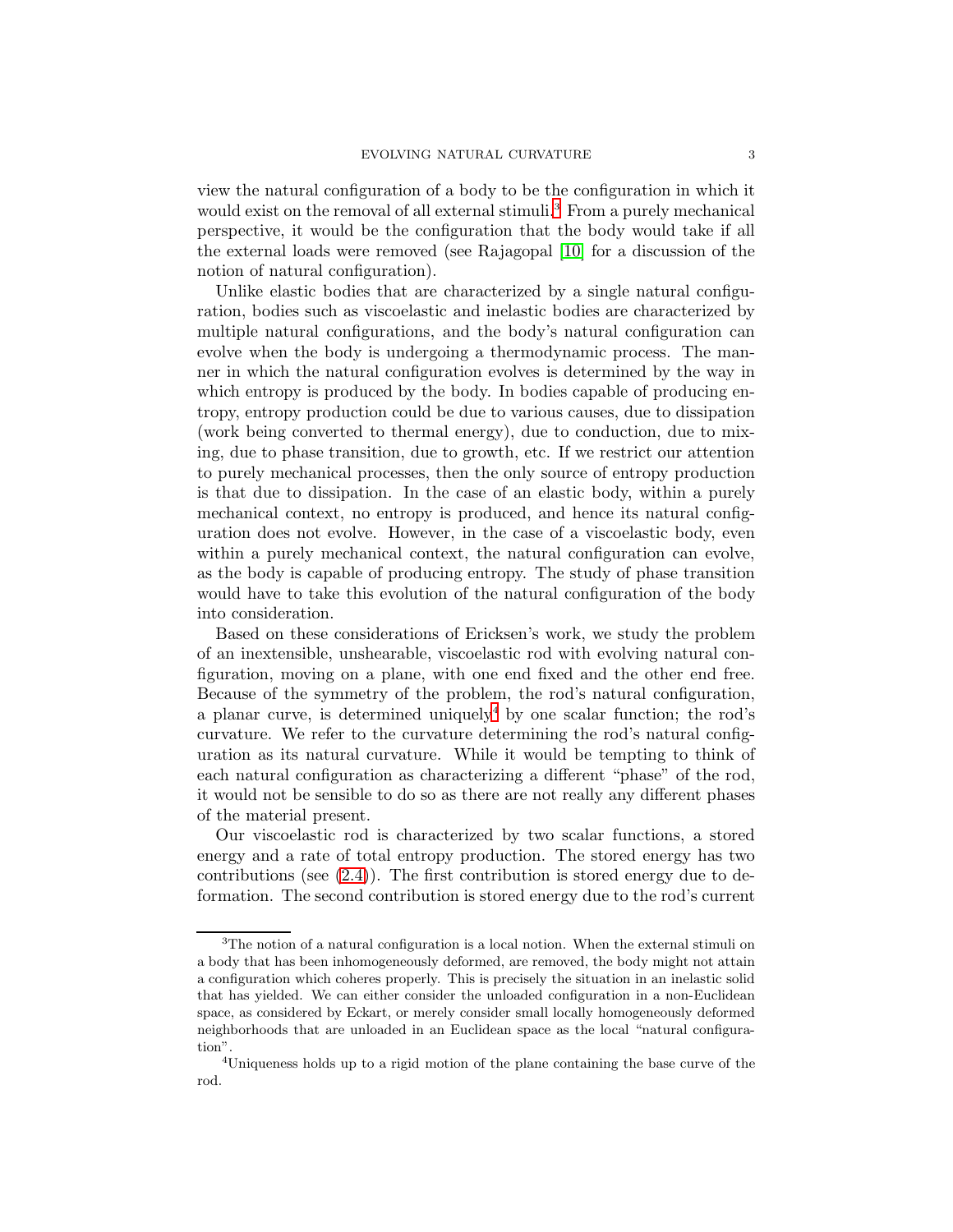natural curvature being different from other fixed preferred natural curvatures. For example, it seems plausible to assume that the preferred natural curvature of a virgin straight rod is zero. However, this object may be bent (with enough force) changing its current natural curvature to another value. With respect to entropy production and unlike most studies in continuum thermodynamics which appeal to the Clausius-Duhem inequality locally, we require that the total entropy of the rod is non-increasing in time, a much weaker assumption. In the purely mechanical setting that we consider, the rate of total entropy production has two contributions (see [\(2.8\)](#page-7-0)). The first contribution is due to the viscoelastic nature of the rod. The second contribution to the total entropy production is due to a difference in the averaged curvature of the rod's current configuration and the curvature of the rod's current natural configuration. The form of this term we posit determines the evolution equation for the natural curvature (see  $(2.9)$ ). In particular, this second contribution to the total entropy production is positive if and only if the natural curvature is changing. Moreover, a nontrivial threshold of energy is required to produce a change in the rod's natural curvature.

In this work we consider the quasistatic motion of a viscoelastic rod, with evolving natural curvature, with one fixed end and with one free end subjected to a terminal thrust (an Eulerian strut). The structure and main results of our study are as follows.

In Section 2 we first review the general equations of motion for an inextensible, unshearable special Cosserat rod moving on a plane. Next we develop the constitutive relations and evolution equation for the natural curvature based on thermodynamic considerations. We emphasize here that we require that the total entropy of the rod, rather than the pointwise values of the entropy, is increasing in time (see  $(2.6)$ ). A nice feature of this weaker requirement is that we can make the simplifying geometric and logically consistent assumption that the natural curvature is constant across the rod.<sup>5</sup> If instead we require the entropy to be pointwise increasing in time, then we could not make this assumption. Of course, many rods can and do have a non-uniform natural curvature evolving in time, and we intend to investigate the more general model in future work.

In Section 3, we specialize our study to the equations describing quasistatic motion of an Eulerian strut (see  $(3.2)$  and  $(3.3)$ ). These equations can be written as a differential equation on  $L^2(0,1) \times \mathbb{R}$ 

$$
\partial_t(\mu(s,t),\mu(t)) = F(\mu(\cdot,t),\mu(t))(s)
$$

for the pair  $(\mu(\cdot,t), \mu^{\circ}(t))$ . Here,  $\mu(s,t)$  is the curvature of the rod at the material point s and time t and  $\mu^{\circ}(t)$  is the natural curvature of the rod at time  $t$  (see  $(3.5)$ ). Our thermodynamic considerations from Section 2 imply the existence of a Liapunov function for this infinite dimensional dynamical system (see [\(3.9\)](#page-11-0)), and by the standard theory of differential

<sup>&</sup>lt;sup>5</sup>Equivalently, we assume that the possible natural configurations of the rod are segments of circles of varying radii.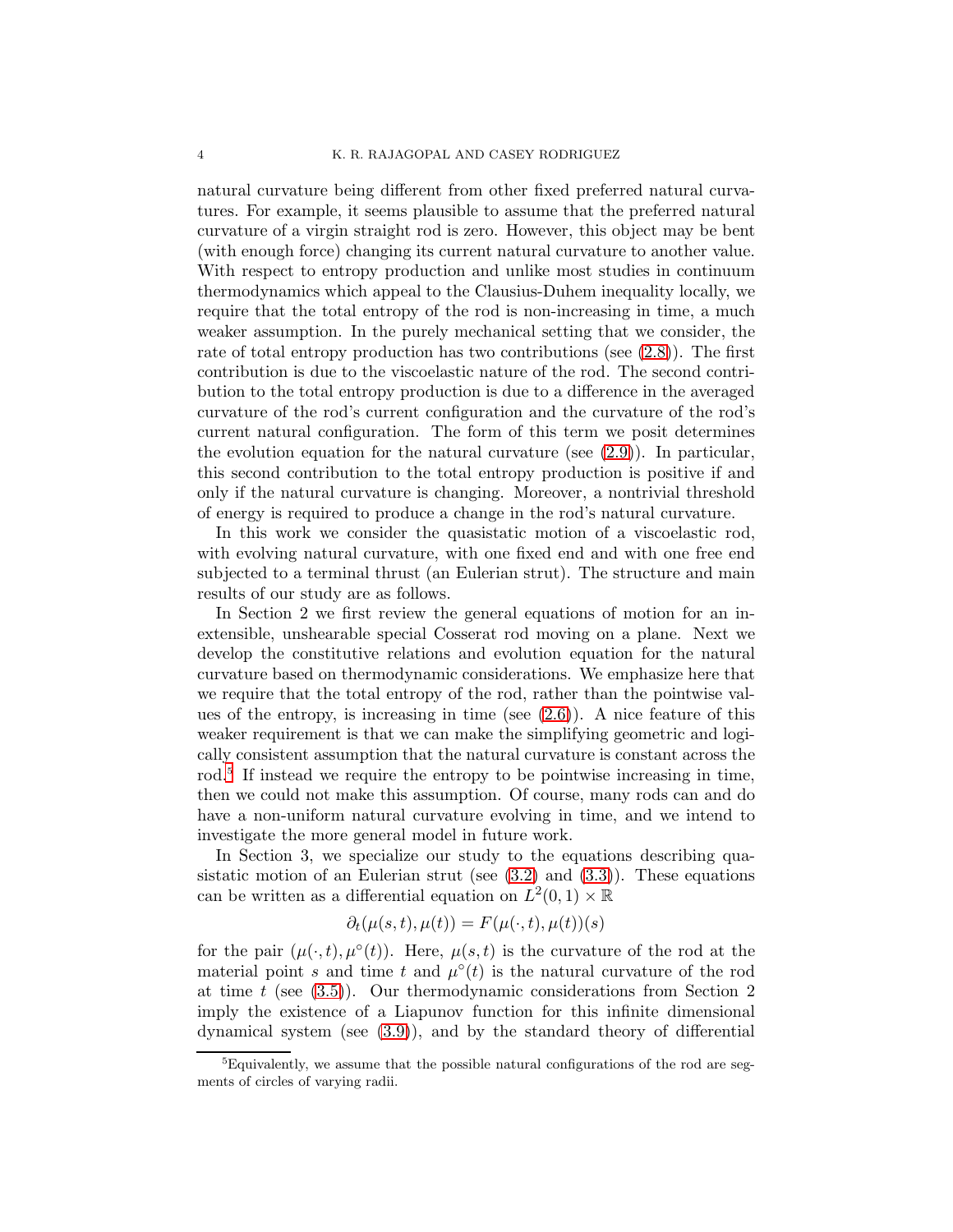equations in Banach spaces, we conclude global well-posedness for the the quasistatic equations of motion (see Theorem [3.1\)](#page-10-0). We then consider equilibrium points,  $(\nu, \nu^{\circ}) \in L^2(0,1) \times \mathbb{R}$  satisfying  $F(\nu, \nu^{\circ}) = (0,0)$ . This subset of  $L^2(0,1) \times \mathbb{R}$  always contains a smooth embedded curve through the trivial equilibrium point  $(0,0)$ .<sup>6</sup> We characterize the spectrum  $\sigma(DF(\nu,\nu^{\circ}))$ of the linearization about a given equilibrium point  $(\nu, \nu^{\circ})$ . In particular,  $\sigma(DF(\nu,\nu^{\circ})) = \sigma^u \cup \{0\} \cup \sigma^s$  where  $\sigma^u$  is a finite subset of  $(0,\infty), \sigma^s$  is a closed subset of  $(-\infty, 0)$ , and 0 is a simple eigenvalue (see Proposition [3.2\)](#page-13-0). In the generic case that  $|D| < \Theta(\nu^{\circ})$ , ker  $DF(\nu, \nu^{\circ})$  is tangent to a smooth embedded curve through  $(\nu, \nu^{\circ})$  in  $L^2(0,1) \times \mathbb{R}$  consisting entirely of equilibrium points (see Proposition [3.3\)](#page-14-0).

Finally, in Section 4 we prove that an arbitrary solution to the quasistatic equations of motion converges to an equilibrium point, as  $t \to \infty$ , in  $L^2(0,1) \times \mathbb{R}$ . We first show that the trajectory of a solution is precompact in  $L^2(0,1) \times \mathbb{R}$  (see Lemma [4.2\)](#page-16-0). Next, we show that the set of limit points of the trajectory consists entirely of equilibrium points (see Lemma [4.3\)](#page-17-0). Finally, using the spectral information from Section 3 (in particular that the center space is one dimensional) and a convergence result for dynamical systems due to Brunovský and Polácik, we show that the set of limit points of the trajectory is a singleton and conclude (see Theorem [4.4\)](#page-18-0).

# 2. Equations of Motion

In this section we formulate the theory for an inextensible, unshearable rod with evolving (uniform) natural curvature, moving on a plane.

2.1. Preliminaries. Let  $\mathbb{E}^3$  be Euclidean space, and let  $\{i, j, k\}$  be a fixed right-handed orthonormal basis for the vector space  $\mathbb{R}^3$ . We identify  $\mathbb{E}^2$  =  $\{(x_1, x_2, 0) \in \mathbb{E}^3 \mid x_1, x_2 \in \mathbb{R}\}.$  Let  $[0, L]$  be the reference interval parameterizing the particles or material points of the rod. The planar configuration of a uniform, inextensible, unshearable special Cosserat rod at time  $t$  is given by a curve

$$
[0,L] \ni s \mapsto \boldsymbol{r}(s,t) \in \mathbb{E}^2.
$$

with

$$
\boldsymbol{r}_s(s,t) = \cos \theta(s,t)\boldsymbol{i} + \sin \theta(s,t)\boldsymbol{j}.
$$

The curve  $\mathbf{r}(\cdot, t)$  is the base curve of the rod and  $\mathbf{b}(s, t) = -\sin \theta(s, t)\mathbf{i} +$  $\cos \theta(s,t)$ *j* is the director at  $(s,t)$ , a unit vector normal to  $r(\cdot,t)$  at *s*. We set  $\mathbf{a}(s,t) = \mathbf{r}_s(s,t)$  so  $\{\mathbf{a}(s,t), \mathbf{b}(s,t)\}\$ is a right-handed orthonormal basis for  $\mathbb{R}^2$ , for each  $(s, t)$ . We note that

$$
\mu(s,t) = \theta_s(s,t)
$$

is the curvature of the curve  $r(\cdot, t)$  at s and is the sole measure of strain for an inextensible, unshearable special Cosserat rod.

<sup>&</sup>lt;sup>6</sup>The equilibrium point  $(0, 0)$  corresponds to the straight configuration of the rod.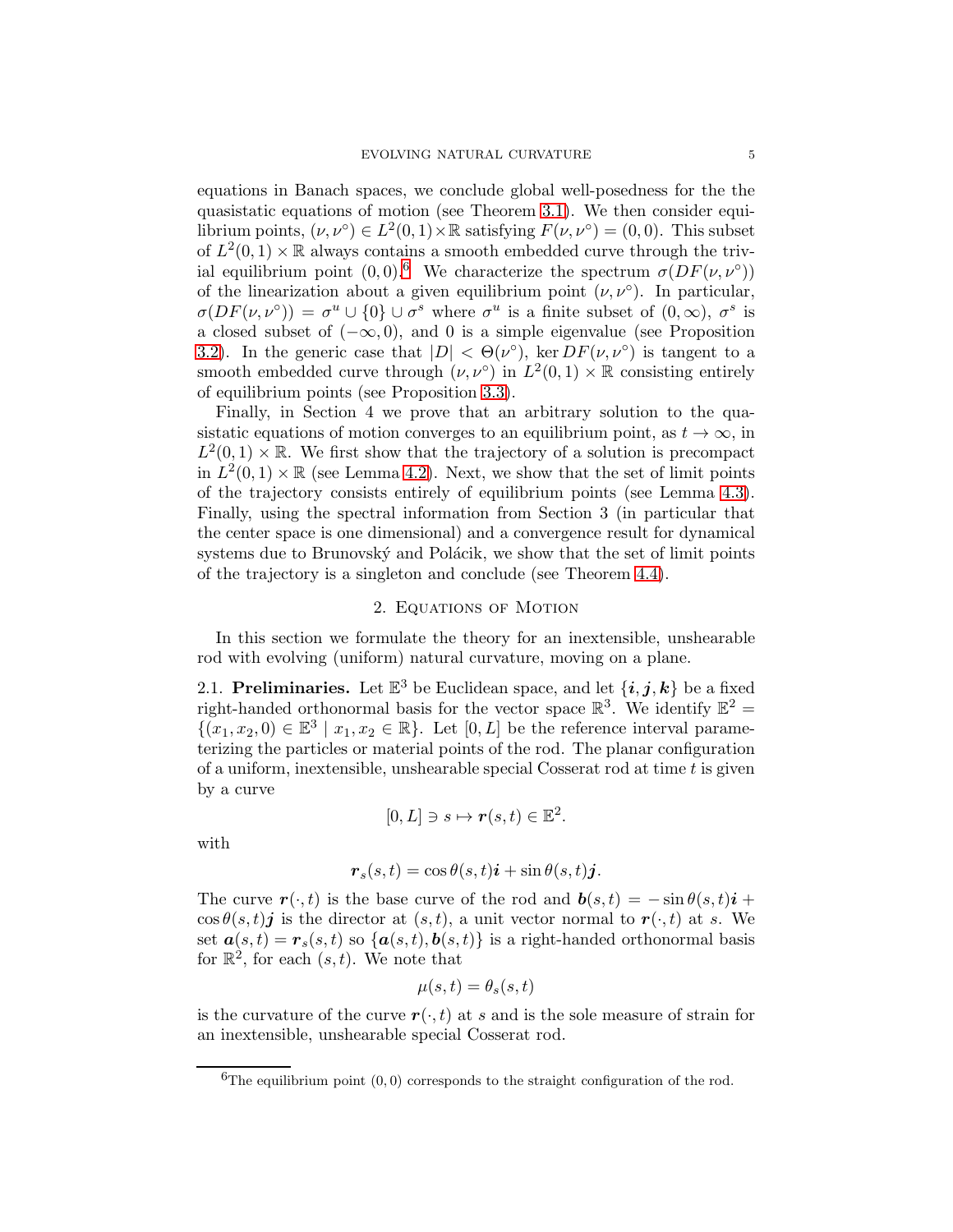At each time  $t$  during the motion of the rod, we specify a (uniform) natural curvature  $\mu^{\circ}(t)$ . The specification of  $\mu^{\circ}(t)$  determines a natural configuration  $r^{\circ}(\cdot,t)$  via  $r^{\circ}(s,t) = s\mathbf{i}$  if  $\mu(t) = 0$  and

$$
\boldsymbol{r}^{\circ}(s,t)=\frac{\sin(\mu^{\circ}(t)s)}{\mu^{\circ}(t)}\boldsymbol{i}+\frac{1-\cos(\mu(t)s)}{\mu^{\circ}(t)}\boldsymbol{j},\quad s\in[0,L],
$$

if  $\mu^{\circ}(t) \neq 0$ . A configuration with this natural curvature is unique up to a rigid displacement in  $\mathbb{E}^2$ . In the classical theory of rods a single natural configuration is fixed for all time,  $\mu^{\circ}(t) = \mu^{\circ}(0)$  for all t. In general microstructural changes may result in  $\mu^{\circ}(t) \neq \mu^{\circ}(0)$  at some  $t > 0$  so that the natural configuration evolves in time.

2.2. Balance laws and entropy production. Let  $[a, b] \subseteq [0, L]$ . We denote the contact force by  $n(s,t) \in \text{span}\{i, j\}$  so that at each time t, the resultant force on the material segment [a, b] by  $[0, a) \cup (b, L]$  is given by

$$
\boldsymbol{n}(b,t)-\boldsymbol{n}(a,t).
$$

We denote the contact couple by  $m(s,t) \in \text{span}\{k\}$  so that at each time t, the resultant contact couple about  $\boldsymbol{o}$  on the material segment  $[a, b]$  by  $[0, a) \cup (b, L]$  is given by

$$
\boldsymbol{m}(b,t)-\boldsymbol{m}(a,t)+(\boldsymbol{r}(s,t)-\boldsymbol{o})\times[\boldsymbol{n}(b,t)-\boldsymbol{n}(a,t)].
$$

If there are no external body forces or body couples, then the classical equations expressing balance of linear momentum and angular momentum are given by: for  $(s, t) \in [0, 1] \times (0, \infty)$ 

$$
(\rho A)\boldsymbol{r}_{tt}(s,t)=\boldsymbol{n}_s(s,t),\tag{2.1}
$$

$$
(\rho J)\boldsymbol{b}(s,t) \times \boldsymbol{b}_{tt}(s,t) = \boldsymbol{m}_s(s,t) + \boldsymbol{r}_s(s,t) \times \boldsymbol{n}(s,t),
$$
\n(2.2)

where  $(\rho A)$  and  $(\rho J)$  are the constant mass and first moment of mass per unit reference length. Expressing  $n = Na + Hb$ ,  $m = Mk$ , we see that  $(2.1)$  and  $(2.2)$  are equivalent to

<span id="page-5-2"></span><span id="page-5-1"></span><span id="page-5-0"></span>
$$
(\rho A)\mathbf{r}_{tt} \cdot \mathbf{a} = N_s,
$$
  
\n
$$
(\rho A)\mathbf{r}_{tt} \cdot \mathbf{b} = H_s,
$$
  
\n
$$
(\rho J)\theta_{tt} = M_s + H,.
$$

The functions  $N$  and  $H$  act as Lagrange multipliers enforcing the constraint  $r_s = a$  and are unknowns. For M we assume an Euler-Bernoulli relation:

$$
M(s,t) = (EI)[(\mu(s,t) - \mu^{\circ}(t)) + \nu\mu_t(s,t)], \qquad (2.3)
$$

where  $(EI) > 0$  and  $\nu > 0$ . All that remains to close the system of equations is to posit an evolution equation for the curvature of the natural configuration,  $\mu^{\circ}(s,t)$ . This will be obtained via the following thermodynamic considerations.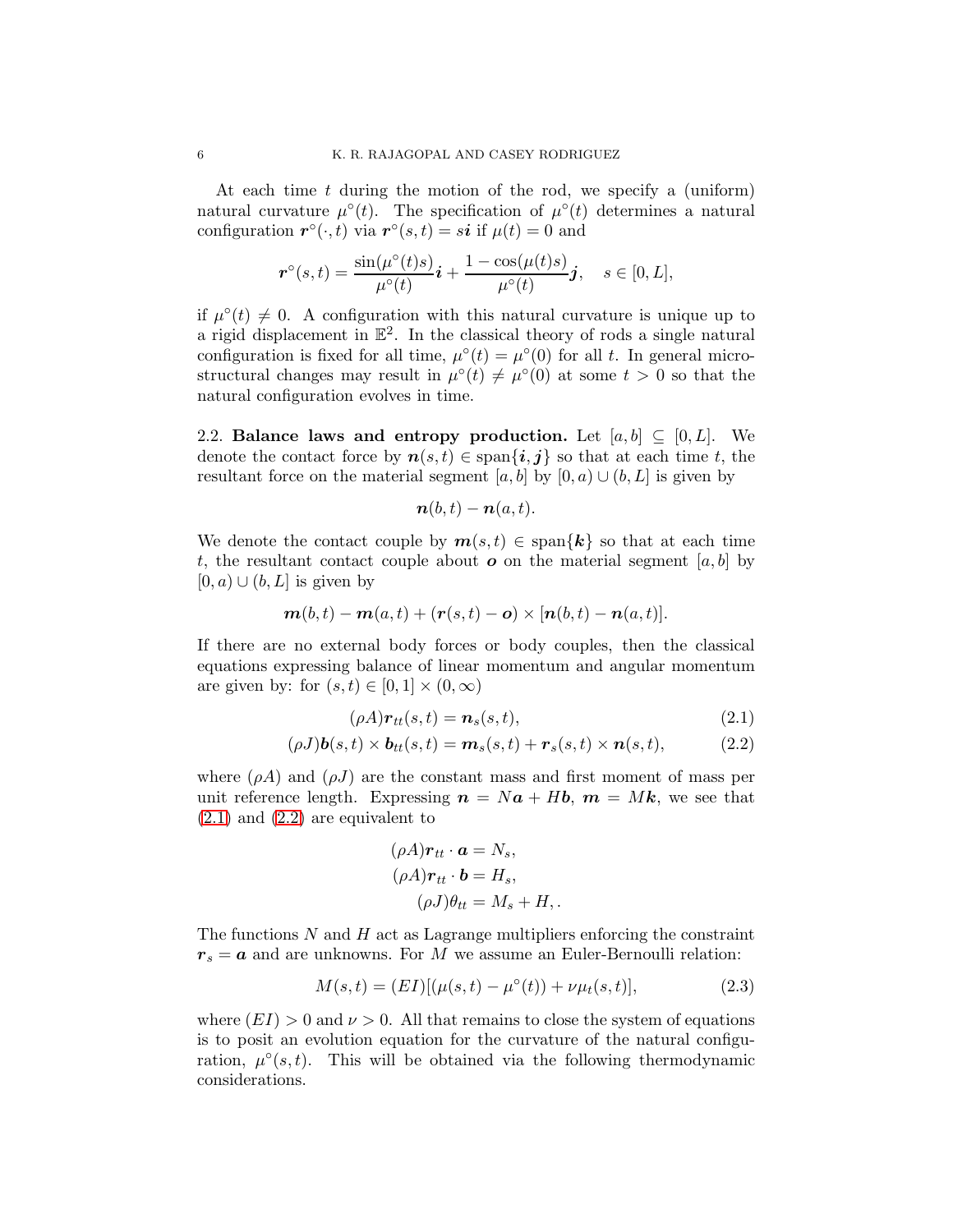We assume that the rod is held at a fixed absolute temperature  $\tau$  and is nonconducting, and the internal energy per unit reference length  $e(s, t)$  is given by

<span id="page-6-0"></span>
$$
e(s,t) = \tau \eta(s,t) + \frac{(EI)}{2} (\mu(s,t) - \mu^{\circ}(t))^2 + \kappa(\mu^{\circ}(t))
$$
 (2.4)

where  $\eta(s,t)$  is the entropy per unit reference length, and  $\kappa$  satisfies:

- $\kappa$  is twice continuously differentiable on  $\mathbb{R}$ , non-negative, and even,
- $\kappa(\mu^{\circ}) \to \infty$  as  $|\mu^{\circ}| \to \infty$ ,
- $\kappa(0) = \kappa'(0) = 0.$

The final condition on  $\kappa$  can be interpreted as the straight configuration being a preferred natural configuration of the rod. We remark that if in addition,

• there exists  $\mu_1^{\circ} > 0$  such that  $\kappa(\mu^{\circ}) = 0$  if and only if  $\mu^{\circ} \in \{0, \pm \mu_1^{\circ}\}$  $^{\circ}_{1}\},$  $\bullet$   $\kappa'(\pm \mu_1^{\circ})$  $_{1}^{\circ}$ ) = 0,

then we can formally interpret the configuration with  $\mu^{\circ} \in [0, \mu_1^{\circ}]$  as a juxtaposition at the microscopic level of the two "phases" determined by  $\mu^{\circ} = 0$ and  $\mu^{\circ} = 1$  as follows.<sup>7</sup> For  $\alpha \in [0, 1]$ , we define the configuration  $r^{\circ}_{\alpha}$  of the intermediate state with volume fraction  $\alpha$  of the product phase via specifying its curvature:

$$
\mu_{\alpha}^{\circ} = (1 - \alpha)0 + \alpha \mu_1^{\circ} = \alpha \mu_1^{\circ}.
$$

In particular, the configuration with  $\mu^{\circ} \in [0, \mu_1^{\circ}]$  corresponds to an intermediate state with volume fraction  $\alpha = \mu^{\circ}/\mu_{1}^{\circ}$ . The strain of the configuration  $\mathbf{r}(\cdot,t)$  relative to  $\mathbf{r}_{\alpha}^{\circ}$  at  $(s,t)$  is defined to be

$$
\mu_{\alpha}(s,t) := \mu(s,t) - \mu_{\alpha}^{\circ}.
$$

Then for  $\mu^{\circ}(t) \in [0, \mu_1^{\circ}]$  with  $\alpha(t) = \frac{\mu^{\circ}(t)}{\mu_1^{\circ}}$  $\frac{(\ell)}{\mu_1^{\circ}} \in [0,1]$  we can write the internal energy as

$$
e(s,t) = \tau \eta(s,t) + W(\mu_{\alpha(t)}(s,t)) + J(\alpha(t))
$$

where  $W(\mu_{\alpha}) := \frac{(EI)}{2} \mu_{\alpha}^2$  and  $J(\alpha) := \kappa(\alpha \mu_1^{\circ})$ . This is the form of the internal energy used by Rajagopal and Srinivasa (see e.g. [\[11\]](#page-20-6), [\[12\]](#page-20-7), [\[7\]](#page-20-8), [\[8\]](#page-20-2), [\[9\]](#page-20-9))), and one can then obtain equations of motion in terms of  $\alpha$  instead of  $\mu^{\circ}$  (for  $\mu^{\circ} \in [0, \mu_1^{\circ}]$ . In this case, one should interpret the term  $\kappa$  as accounting for energy due to the rod being a mixture of the two "phases" with mismatching curvatures.

The classical equation expressing balance of energy reduces to

<span id="page-6-1"></span>
$$
e_t(s,t) = M(s,t)\mu_t(s,t). \tag{2.5}
$$

<sup>&</sup>lt;sup>7</sup>As discussed in the introduction, the rod with natural curvatures 0 and  $\mu_1^{\circ}$  should not really be considered as two different "phases" since there are not really any different phases of the material present.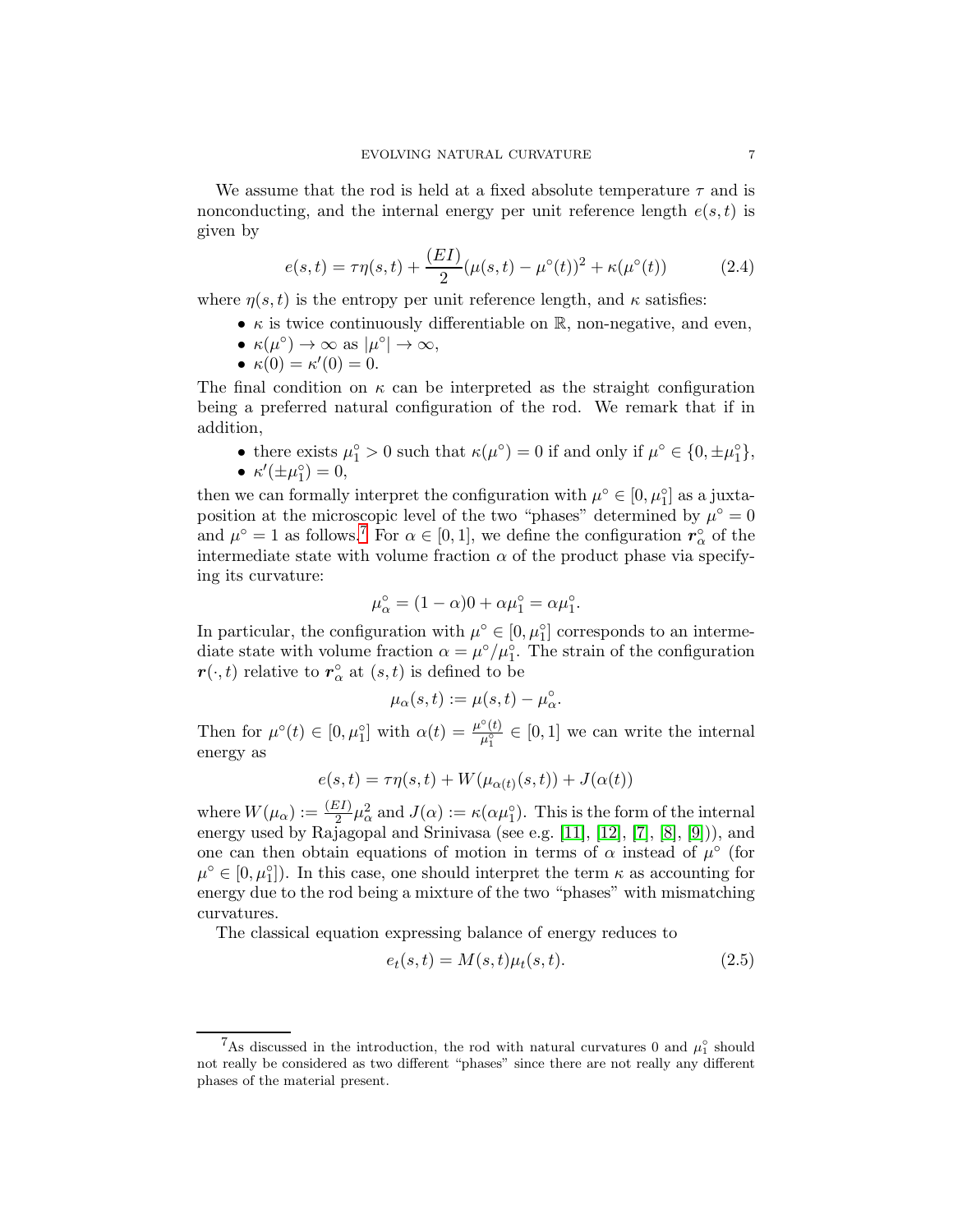We assume that the total entropy is non-decreasing in time:

<span id="page-7-3"></span><span id="page-7-2"></span>
$$
\int_0^L \eta_t(s, t)ds \ge 0.
$$
\n(2.6)

We note that [\(2.6\)](#page-7-2) is weaker than the form most often assumed:  $\eta_t(s, t) \geq 0$ for all  $(s, t)$ . Also, in the approach adopted by Green and Naghdi [\[5\]](#page-20-10), the entropy inequality is expressed as an equality, a constitutive relation is assumed for the entropy production, and the thermodynamic process is determined by maximizing the entropy production (see Rajagopal and Srinivasa [\[13\]](#page-20-11)). Then  $(2.3)$ ,  $(2.4)$  and  $(2.5)$  imply that

$$
\int_0^L \eta_t(s,t)ds = \int_0^L (EI)\nu(\mu_t(s,t))^2 ds + D(t)\mu_t^{\circ}(t),
$$
\n
$$
D(t) = \int_0^L (EI)(\mu(s,t) - \mu^{\circ}(t))ds - L\kappa'(\mu^{\circ}(t)).
$$
\n(2.7)

We specify the form of the rate of total entropy production:

$$
\int_0^L \eta_t(s,t)ds = \int_0^L (EI)\nu(\mu_t(s,t))^2 ds
$$
  
+|D(t)||f(D(t) – Θ(μ°(t))) + f(-Θ(μ°(t)) – D(t))[2.8)

where

• f is continuously differentiable on  $\mathbb R$  and non-negative,

• if  $x \leq 0$  then  $f(x) = 0$ ,

and

- $\bullet$   $\Theta$  is continuously differentiable on  $\mathbb{R}$ , positive and even,
- $\bullet$   $\Theta$  is bounded from below,

<span id="page-7-1"></span><span id="page-7-0"></span>
$$
\inf_{\mu^{\circ}\in\mathbb{R}}\Theta(\mu^{\circ})>0.
$$

Then [\(2.6\)](#page-7-2) is automatically ensured and [\(2.7\)](#page-7-3) is equivalent to

$$
\mu_t^{\circ} = f(D - \Theta(\mu^{\circ})) - f(-\Theta(\mu^{\circ}) - D). \tag{2.9}
$$

We note that [\(2.9\)](#page-7-1) can be written as

$$
\mu_t^\circ = \begin{cases} f(D - \Theta(\mu^\circ)) & \text{if } D > \Theta(\mu^\circ), \\ 0 & \text{if } |D| \le \Theta(\mu^\circ), \\ -f(-\Theta(\mu^\circ) - D) & \text{if } D < -\Theta(\mu^\circ). \end{cases}
$$

and thus, D and  $\mu_t^{\circ}$  always have the same sign. Moreover,  $\mu^{\circ}$  is constant in time and the rod's response is purely viscoelastic (with natural curvature  $\mu^{\circ}$  as long as

$$
|D| \leq \Theta(\mu^{\circ}).
$$

In particular, the conditions imposed on the functions f and  $\Theta$  can be interpreted as the physical assumptions that if the rod is in its natural configuration, then there is a positive threshold for the magnitude of the driving force |D| required to change its natural configuration, and this threshold grows as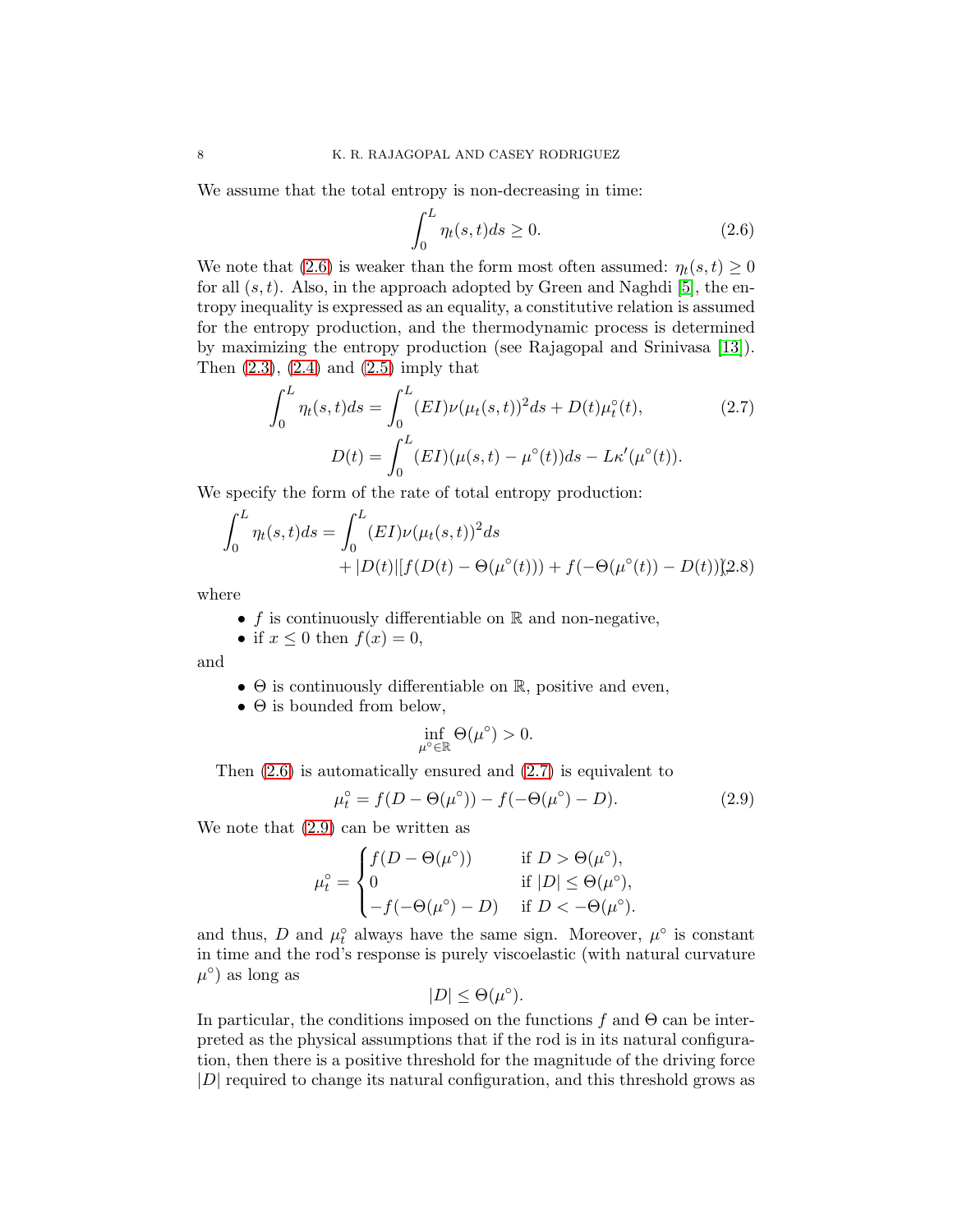the the magnitude of the natural curvature  $|\mu^{\circ}|$  grows. In particular, if the driving force  $D$  is positive (negative) and large enough in magnitude, then a positive (resp. negative) change in  $\mu^{\circ}$  occurs.

# 3. Quasi-static Eulerian Strut

In this section we specialize our study of the general equations of motion to those modeling the quasistatic motion of an Eulerian strut.

3.1. **Nondimensionalization.** Let T and F be the time and force scales used. We define the following dimensionless variables:

$$
\bar{s} = \frac{1}{L}s, \quad \bar{t} = \frac{1}{T}t, \quad \bar{r}(\bar{s}, \bar{t}) = \frac{1}{L}r(s, t), \quad \bar{n}(\bar{s}, \bar{t}) = \frac{1}{F}n(s, t),
$$

$$
\bar{\mu}(\bar{s}, \bar{t}) = L\mu(s, t), \quad \bar{\mu}^{\circ}(\bar{t}) = L\mu(t), \quad \bar{M}(\bar{s}, \bar{t}) = \frac{L}{(EI)}M(s, t),
$$

$$
\bar{\kappa}(\bar{\mu}^{\circ}) = \frac{L^2}{(EI)}\kappa(\mu^{\circ}), \quad \bar{D}(\bar{t}) = \int_0^1 (\bar{\mu}(\bar{s}, \bar{t}) - \bar{\mu}^{\circ}(\bar{t}))d\bar{s} - \bar{\kappa}'(\bar{\mu}^{\circ}(t)),
$$

$$
\bar{\Theta}(\bar{\mu}^{\circ}) = \frac{1}{(EI)}\Theta(\mu^{\circ}), \quad \bar{f}(x) = LTf((EI)\bar{x}).
$$

Then the equations of motion are equivalent to: for all  $(\bar{s}, \bar{t}) \in [0, 1] \times$  $[0,\infty),$ 

$$
\begin{aligned}\n\bar{\epsilon}_1 \bar{\mathbf{r}}_{\bar{t}\bar{t}} \cdot \mathbf{a} &= \bar{N}_{\bar{s}}, \\
\epsilon_1 \bar{\mathbf{r}}_{\bar{t}\bar{t}} \cdot \mathbf{b} &= \bar{H}_{\bar{s}}, \\
\bar{\epsilon}_0 \theta_{\bar{t}\bar{t}} &= \bar{\alpha} \bar{M}_{\bar{s}} + \bar{H},\n\end{aligned}
$$

where (upon choosing appropriate units of time)

$$
\bar{M} = (\bar{\mu} - \bar{\mu}^{\circ}) + \bar{\mu}_{\bar{t}},
$$

and  $\bar{\epsilon}_0, \bar{\epsilon}_1, \bar{\alpha}$  are positive dimensionless constants. The evolution for the natural curvature is given by

$$
\bar{\mu}_{\bar{t}}^{\circ} = \bar{f}(\bar{D} - \bar{\Theta}(\bar{\mu}^{\circ})) - \bar{f}(-\bar{\Theta}(\bar{\mu}^{\circ}) - \bar{D}).
$$

Moreover, an assumption in rod theory is that a typical transversal length of the rod's cross section is much smaller than the length of the rod which implies that  $\epsilon_0 \ll \epsilon_1$ . In the remainder of this work, we will study the above system of equations in the quasi-static limit

$$
\epsilon_0=\epsilon_1=0
$$

and drop the over bars.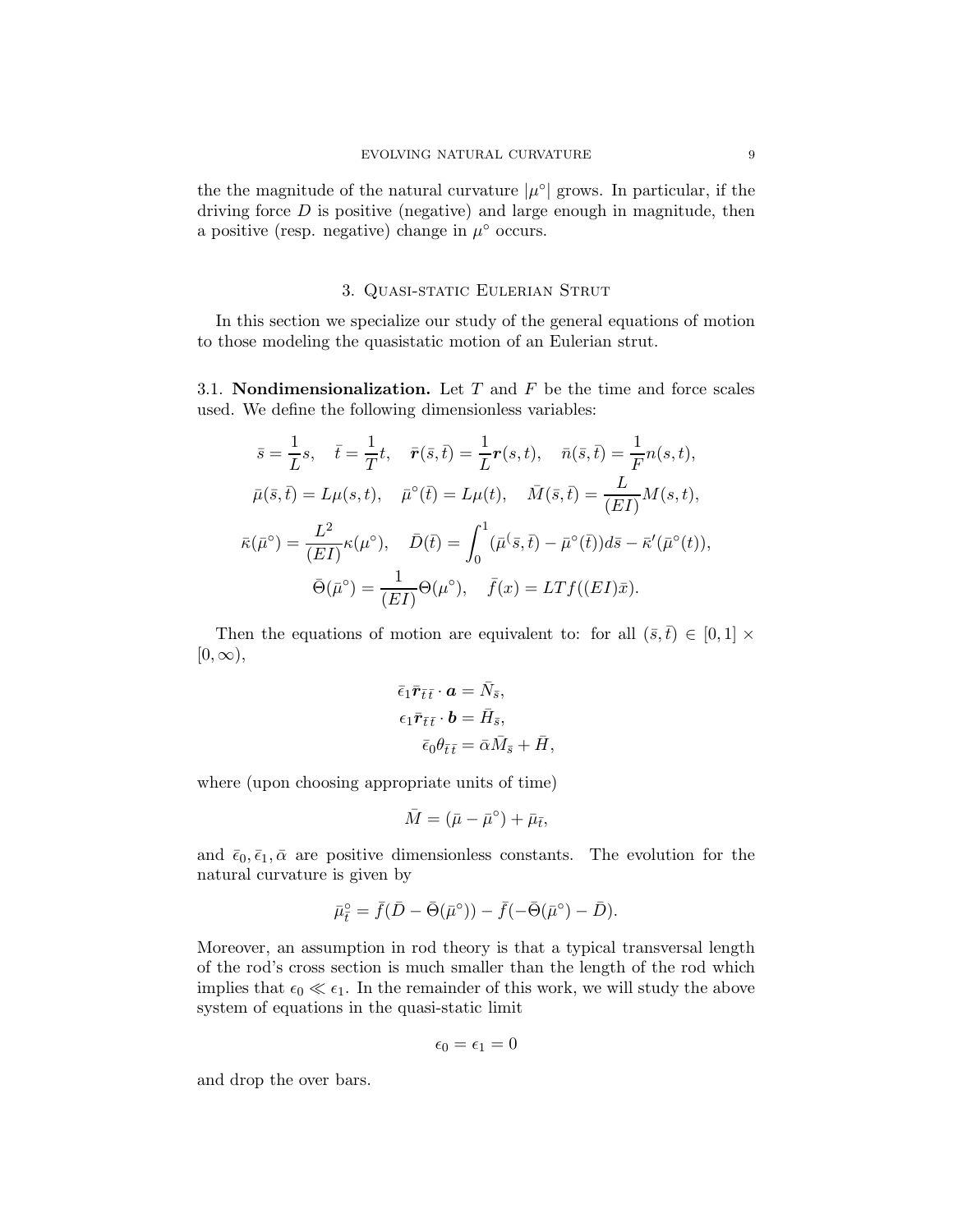3.2. Eulerian strut. We consider the boundary conditions corresponding to an Eulerian strut:

<span id="page-9-3"></span>
$$
\mathbf{r}(0,t) = \mathbf{o}, \quad \theta(0,t) = 0, \quad \mathbf{n}(1,t) = -\beta \mathbf{i}, \quad M(1,t) = 0,
$$
 (3.1)

where  $\beta \geq 0$ . Then  $n(s,t) = -\beta i$  which implies that

$$
H(s,t) = \boldsymbol{n}(s,t) \cdot \boldsymbol{b}(s,t) = \beta \sin \theta(s,t) = \beta \sin \left( \int_0^s \mu(\zeta,t) d\zeta \right).
$$

We have  $\alpha M_s(s,t) = -H(s,t)$  which along with [\(3.1\)](#page-9-3) and integration implies that  $\alpha M(s,t) = \int_s^1 H(\sigma, t) d\sigma$ . The equations of motion and boundary conditions reduce to the following coupled differential equations with initial conditions: for all  $(s, t) \in [0, 1] \times [0, T)$ 

<span id="page-9-0"></span>
$$
\mu_t(s,t) = -\mu(s,t) + \mu^{\circ}(t) + \gamma \int_s^1 \sin\left(\int_0^{\sigma} \mu(\zeta,t)d\zeta\right) d\sigma, \qquad (3.2)
$$

<span id="page-9-1"></span>
$$
\mu_t^{\circ}(t) = f\left(\hat{D}(\mu(\cdot, t), \mu^{\circ}(t)) - \Theta(\mu^{\circ}(t))\right) - f\left(-\Theta(\mu^{\circ}(t)) - \hat{D}(\mu(\cdot, t)\right),
$$
\n(3.3)

<span id="page-9-4"></span>
$$
\mu(s,0) = \mu_0(s), \quad \mu^{\circ}(0) = \mu_0^{\circ}, \tag{3.4}
$$

where  $\gamma = \beta/\alpha$  and  $\hat{D}(\mu(\cdot, t), \mu^{\circ}(t)) = \int_0^1 \mu(s, t)ds - \mu^{\circ}(t) - \kappa'(\mu^{\circ}(t)).$  For  $(\mu, \mu^{\circ}) \in L^2(0,1) \times \mathbb{R}$ , let

$$
F(\mu, \mu^{\circ})(s) = \left(\mu^{\circ} - \mu(s) + \gamma \int_s^1 \sin\left(\int_0^{\sigma} \mu(\zeta) d\zeta\right) d\sigma, \nf(\hat{D}(\mu(\cdot, t), \mu^{\circ}(t)) - \Theta(\mu^{\circ}(t))) \n-f(-\Theta(\mu^{\circ}(t)) - \hat{D}(\mu(\cdot, t))\right).
$$

Then  $(3.2)$ ,  $(3.3)$  and  $(3.4)$  can be written as the ordinary differential equation in  $L^2(0,1)\times \mathbb{R}$ :

<span id="page-9-5"></span><span id="page-9-2"></span>
$$
\partial_t (\mu(\cdot, t), \mu^{\circ}(t)) = F(\mu(\cdot, t), \mu^{\circ}(t)),
$$
  

$$
(\mu(\cdot, 0), \mu^{\circ}(0)) = (\mu_0, \mu_0^{\circ}).
$$
\n(3.5)

It is straightforward to verify that  $F: L^2(0,1) \times \mathbb{R} \to L^2(0,1) \times \mathbb{R}$  is continuously Fréchet differentiable with Fréchet derivative  $[DF(\mu, \mu^{\circ})](\xi, \xi^{\circ}) =$ 

$$
\begin{split}\n&\left(\xi^{\circ} - \xi(s) + \gamma \int_{s}^{1} \cos\left(\int_{0}^{\sigma} \mu(\zeta) d\zeta\right) \int_{0}^{\sigma} \xi(\zeta) d\zeta d\sigma, \\
& f(\hat{D}(\mu(\cdot, t), \mu^{\circ}(t)) - \Theta(\mu^{\circ}(t))) \Big[ \int_{0}^{1} \xi(s) ds - \kappa''(\mu^{\circ}) \xi^{\circ} - \Theta'(\mu^{\circ}) \xi^{\circ} \Big] \quad (3.6) \\
&+ f(-\Theta(\mu^{\circ}(t)) - \hat{D}(\mu(\cdot, t), \mu^{\circ}(t))) \Big[ \int_{0}^{1} \xi(s) ds - \kappa''(\mu^{\circ}) \xi^{\circ} + \Theta'(\mu^{\circ}) \xi^{\circ} \Big]\n\end{split}
$$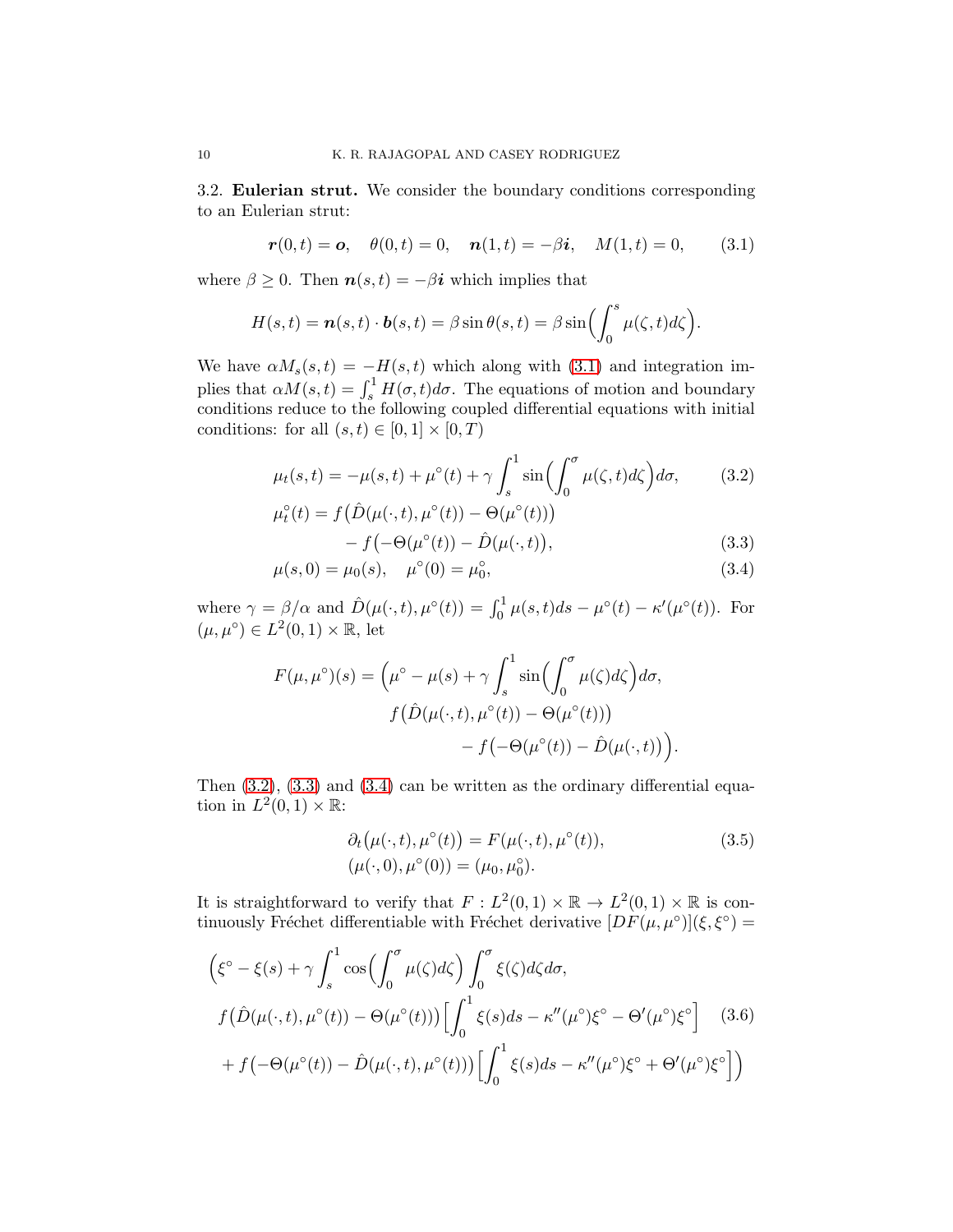Indeed, writing  $\theta(\sigma) = \int_0^{\sigma} \mu(\zeta) d\zeta$  and  $\phi(\sigma) = \int_0^{\sigma} \xi(\zeta) d\zeta$  we have that the first component of  $F$  satisfies

$$
F_1(\mu + \xi, \mu^\circ + \xi^\circ) = F_1(\mu, \mu^\circ) + \xi^\circ - \xi(s)
$$

$$
+ \gamma \int_s^1 [\sin(\theta(\sigma) + \phi(\sigma)) - \sin \theta(\sigma)] d\sigma.
$$

By trigonometric identities and Cauchy-Schwarz we have

$$
\left| \int_{s}^{1} \left[ \sin(\theta(\sigma) + \phi(\sigma)) - \sin \theta(\sigma) \right] d\sigma - \int_{s}^{1} \cos \theta(\sigma) \phi(\sigma) d\sigma \right|
$$
  
\n
$$
= \left| \int_{s}^{1} \sin \theta(\sigma) [\cos \phi(\sigma) - 1] d\sigma + \int_{s}^{1} \cos \theta(\sigma) [\sin \phi(\sigma) - \phi(\sigma)] d\sigma \right|
$$
  
\n
$$
\leq C(\|\phi\|_{L^{\infty}(0,1)}^{2} + \|\phi\|_{L^{\infty}(0,1)}^{3})
$$
  
\n
$$
\leq C(\|\xi\|_{L^{2}(0,1)}^{2} + \|\xi\|_{L^{2}(0,1)}^{3})
$$

where  $C$  is an absolute constant. Thus,

$$
F_1(\mu + \xi, \mu^{\circ} + \xi^{\circ}) - F_1(\mu, \mu^{\circ}) + (\xi^{\circ} - \xi(s)\gamma + \int_0^1 \phi(\sigma) \cos \theta(\sigma) d\sigma) = o(||\xi||_{L^2(0,1)})
$$

as  $\|\xi\|_{L^2(0,1)} \to 0$ . Similarly by using the smoothness assumptions for  $\kappa$ , f and  $\Theta$ , we conclude that the second component of F satisfies

$$
F_2(\mu + \xi, \mu^{\circ} + \xi^{\circ}) = F_2(\mu, \mu^{\circ})
$$
  
=  $f'(\hat{D}(\mu(\cdot, t), \mu^{\circ}(t)) - \Theta(\mu^{\circ}(t))) \Big[ \int_0^1 \xi(s)ds - \kappa''(\mu^{\circ})\xi^{\circ} - \Theta'(\mu^{\circ})\xi^{\circ} \Big] + f'(-\Theta(\mu^{\circ}(t)) - \hat{D}(\mu(\cdot, t), \mu^{\circ}(t))) \Big[ \int_0^1 \xi(s)ds - \kappa''(\mu^{\circ})\xi^{\circ} + \Theta'(\mu^{\circ})\xi^{\circ} \Big]$ 

 $+ o(||\xi||_{L^2(0,1)} + |\xi^{\circ}|)$ 

as  $\|\xi\|_{L^2(0,1)} + |\xi^{\circ}| \to 0$ , proving [\(3.6\)](#page-9-5).

# 3.3. Global well-posedness for the quasistatic equations of motion.

<span id="page-10-0"></span>**Theorem 3.1.** Let  $(\mu_0, \mu^{\circ}) \in L^2(0, 1) \times \mathbb{R}$ . Then there exist unique  $(\mu, \mu^{\circ}) \in$  $C^1([0,\infty); L^2(0,1) \times \mathbb{R})$  *satisfying* [\(3.2\)](#page-9-0), [\(3.3\)](#page-9-1) *and* [\(3.4\)](#page-9-4)*.* 

*Moreover, there exists a constant*  $C(\mu_0, \mu_0^{\circ}, \gamma) > 0$  *such that for all*  $t \in$  $[0,\infty)$ 

<span id="page-10-1"></span>
$$
\|\mu(\cdot,t)\|_{L^2(0,1)} + |\mu^{\circ}(t)| \le C. \tag{3.7}
$$

*Proof.* Since  $(3.2)$  and  $(3.3)$  can be written as the differential equation [\(3.5\)](#page-9-2) with F continuously differentiable on  $L^2(0,1) \times \mathbb{R}$ , the standard wellposedness theory for differential equations in Banach spaces implies there exist  $T_{+} > 0$  and unique  $(\mu, \mu^{\circ}) \in C^{1}([0, T_{+}); L^{2}(0, 1) \times \mathbb{R})$  solving [\(3.2\)](#page-9-0),  $(3.3)$  and  $(3.4)$  on a maximal time of interval of existence  $[0, T<sub>+</sub>)$  (see e.g.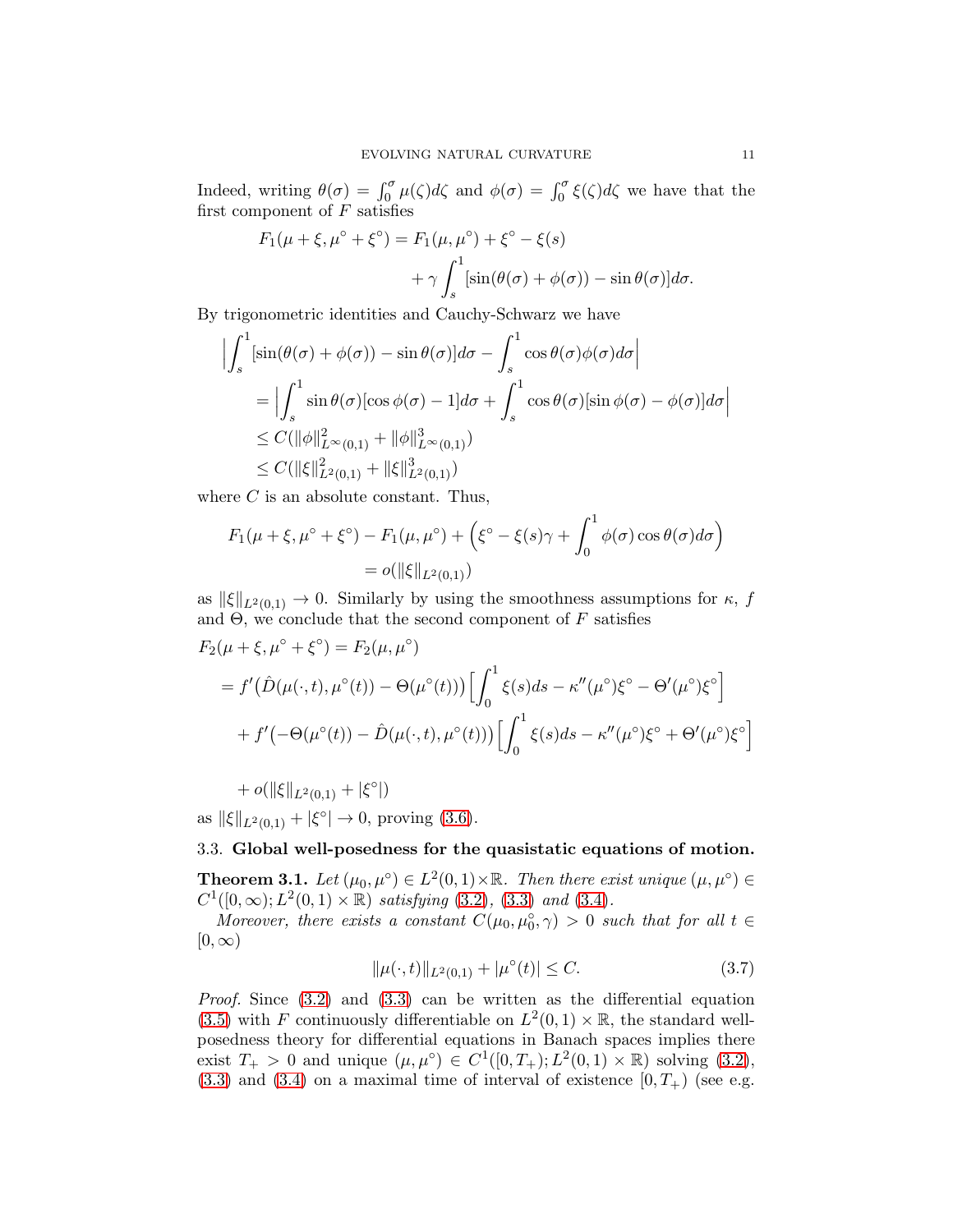Chapter 3 of [\[6\]](#page-20-12)). Moreover, we have the breakdown criterion: if  $T_{+} < \infty$ then

<span id="page-11-1"></span>
$$
\limsup_{t \to T_+} [\|\mu(\cdot, t)\|_{L^2(0, 1)} + |\mu^{\circ}(t)|] = \infty.
$$
\n(3.8)

For  $t \in [0, T_+)$  define

$$
V(\mu(\cdot, t), \mu^{\circ}(t)) = \frac{1}{2} \int_0^1 (\mu(s, t) - \mu^{\circ}(t))^2 ds + \kappa(\mu^{\circ}(t))
$$

$$
+ \gamma \int_0^1 \cos \theta(s, t) ds
$$

where  $\theta(s,t) = \int_0^s \mu(\zeta, t) d\zeta$ . We note that V is nothing other than the difference of the total energy stored by the rod and the total work done by the terminal thrust. Then [\(3.2\)](#page-9-0), [\(3.3\)](#page-9-1), the relation  $\theta_{ts} = \theta_{st} = \mu_t$  and integration by parts implies that

$$
\frac{d}{dt}V(\mu(\cdot,t),\mu^{\circ}(t)) = \int_0^1 (\mu(s,t) - \mu^{\circ}(t))\mu_t(s,t)ds
$$

$$
- \left[ \int_0^1 \mu(s,t)ds - \mu^{\circ}(t) - \kappa'(\mu^{\circ}(t)) \mu_t^{\circ}(t) - \gamma \int_0^1 \sin \theta(s,t)\theta_t(s,t)ds \right]
$$

$$
= -\int_0^1 \mu_t^2(s,t)ds + \gamma \int_0^1 \left[ \int_s^1 \sin \theta(\sigma,t)d\sigma \right] \theta_{st}(s,t)ds
$$

$$
- \hat{D}(\mu(\cdot,t),\mu^{\circ}(t))\mu_t^{\circ}(t) - \gamma \int_0^1 \sin \theta(s,t)\theta_t(s,t)ds
$$

$$
= -\int_0^1 \mu_t^2(s,t)ds - |\hat{D}(\mu(\cdot,t),\mu^{\circ}(t))\mu_t^{\circ}(t)| \tag{3.9}
$$

where the last equality follows from the fact that  $\hat{D}(\mu(\cdot,t),\mu^{\circ}(t))$  and  $\mu^{\circ}_t(t)$ have the same sign via [\(3.3\)](#page-9-1). Thus, for all  $t \in [0, T_+)$ 

<span id="page-11-0"></span>
$$
\frac{1}{2} \int_0^1 (\mu(s, t) - \mu^\circ(t))^2 ds + \kappa(\mu^\circ(t))
$$
  
\n
$$
\leq V(\mu(\cdot, t), \mu^\circ(t)) - \gamma \int_0^1 \cos \theta(s, t) ds
$$
  
\n
$$
\leq V(\mu_0, \mu_0^\circ) + \gamma.
$$

By our assumptions on  $\kappa$  we conclude that  $\mu^{\circ} : [0, T_{+}) \to \mathbb{R}$  is bounded whence  $\mu(\cdot, t) : [0, T_+) \to L^2(0, 1)$  is bounded as well. By [\(3.8\)](#page-11-1) we conclude that  $T_+ = \infty$  as well as [\(3.7\)](#page-10-1).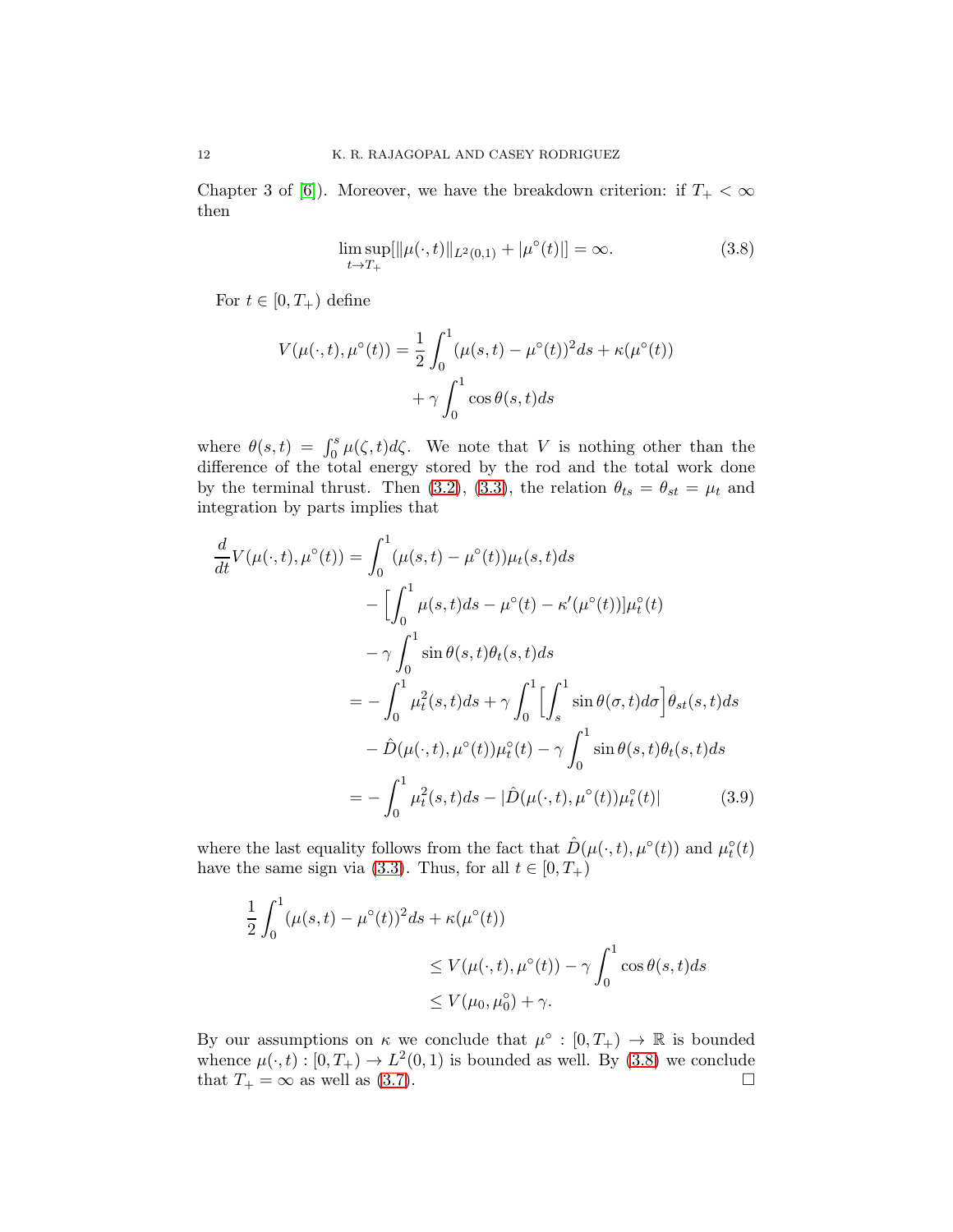3.4. **Equilibrium points.** The equilibrium points  $(\nu, \nu^{\circ}) \in L^2(0,1) \times \mathbb{R}$  of the evolution equation [\(3.5\)](#page-9-2) satisfy  $F(\nu, \nu^{\circ}) = (0,0)$  i.e.

$$
\nu^{\circ} - \nu(s) + \gamma \int_{s}^{1} \sin\left(\nu(\zeta)d\zeta\right) d\sigma = 0, \quad s \in [0, 1], \tag{3.10}
$$

<span id="page-12-1"></span><span id="page-12-0"></span>
$$
|\hat{D}(\nu, \nu^{\circ})| \leq \Theta(\nu^{\circ}).\tag{3.11}
$$

We observe that [\(3.10\)](#page-12-0) implies that  $\nu \in C^1([0,1])$  and  $\nu(1) = \nu^{\circ}$ . Defining  $\phi(s) = \int_0^s \nu(\zeta) d\zeta \in C^2([0, 1]),$  we see that

<span id="page-12-2"></span>
$$
(\nu, \nu^{\circ}) = (\phi', \phi'(1)),
$$

and  $(3.10)$ ,  $(3.11)$  are equivalent to

$$
\phi''(s) + \gamma \sin \phi(s) = 0, \quad s \in [0, 1], \tag{3.12}
$$

 $\phi(0) = 0, \phi'(1) = \nu^{\circ}, \text{ and}$ 

$$
\left|\phi(1)-\phi'(1)-\kappa'(\phi'(1))\right|\leq \Theta(\phi'(1)).
$$

The trivial equilibrium point

$$
\nu = 0, \quad \nu^{\circ} = 0
$$

gives the configuration of a straight rod. We note that since  $\ddot{D}(0,0)$  =  $0$  and  $\Theta$  is bounded from below there always exist nontrivial equilibrium points. Indeed, by continuous dependence on initial conditions for [\(3.12\)](#page-12-2), there exists  $\delta > 0$  such that for all  $\alpha \in (-\delta, \delta)$  the unique solution  $\phi_{\alpha} \in$  $C^2([0,1])$  to [\(3.12\)](#page-12-2) satisfying the initial conditions  $\phi_\alpha(0) = 0, \phi'_\alpha(0) = \alpha$ also satisfies

$$
|\hat{D}(\phi'_{\alpha},\phi'_{\alpha}(1))| < \min_{\nu^{\circ}\in\mathbb{R}}\Theta(\nu^{\circ}) \leq \Theta(\phi'_{\alpha}(1)).
$$

Then  $(\phi'_\alpha, \phi'_\alpha(1))$  is a nontrivial equilibrium point of  $(3.5)$  for  $\alpha \in (-\delta, \delta) \setminus \{0\}$ .

We now turn to the stability properties of equilibrium points, and in what follows,  $(\nu, \nu^{\circ}) \in C^{1}([0, 1]) \times \mathbb{R}$  is a fixed equilibrium point and  $\phi(s) =$  $\int_0^s$ <sup>s</sup><sub>0</sub>  $\nu(\zeta)d\zeta$ . The linearization of [\(3.5\)](#page-9-2) about  $(\nu, \nu^{\circ})$  is given by

$$
\partial_t(\mu(s,t), \mu^{\circ}(t)) = [DF(\nu, \nu^{\circ})](\mu(s,t), \mu^{\circ}(t))
$$
  
= 
$$
(\mu^{\circ}(t) - \mu(s,t) + \int_s^1 \int_0^{\sigma} \mu(\zeta,t) \cos \phi(\sigma) d\zeta d\sigma, 0)
$$
  
= 
$$
(\mu^{\circ}(t) - \mu(s,t) + \int_0^1 K(s,\zeta)\mu(\zeta,t) d\zeta, 0)
$$

where  $K(s,\zeta) = \int_{\max(s,\zeta)}^1 \cos \phi(\sigma) d\sigma$ . We denote  $\mathcal{L} = DF(\nu, \nu^{\circ}) : L^2(0,1) \times$  $\mathbb{R} \to L^2(0,1) \times \mathbb{R}$ , so the solution to the linearized equations about  $(\nu, \nu^{\circ})$ can be written succinctly as

<span id="page-12-3"></span>
$$
(\mu(\cdot, t), \mu^{\circ}(t)) = e^{t\mathcal{L}}(\mu(\cdot, 0), \mu^{\circ}(0)).
$$
\n(3.13)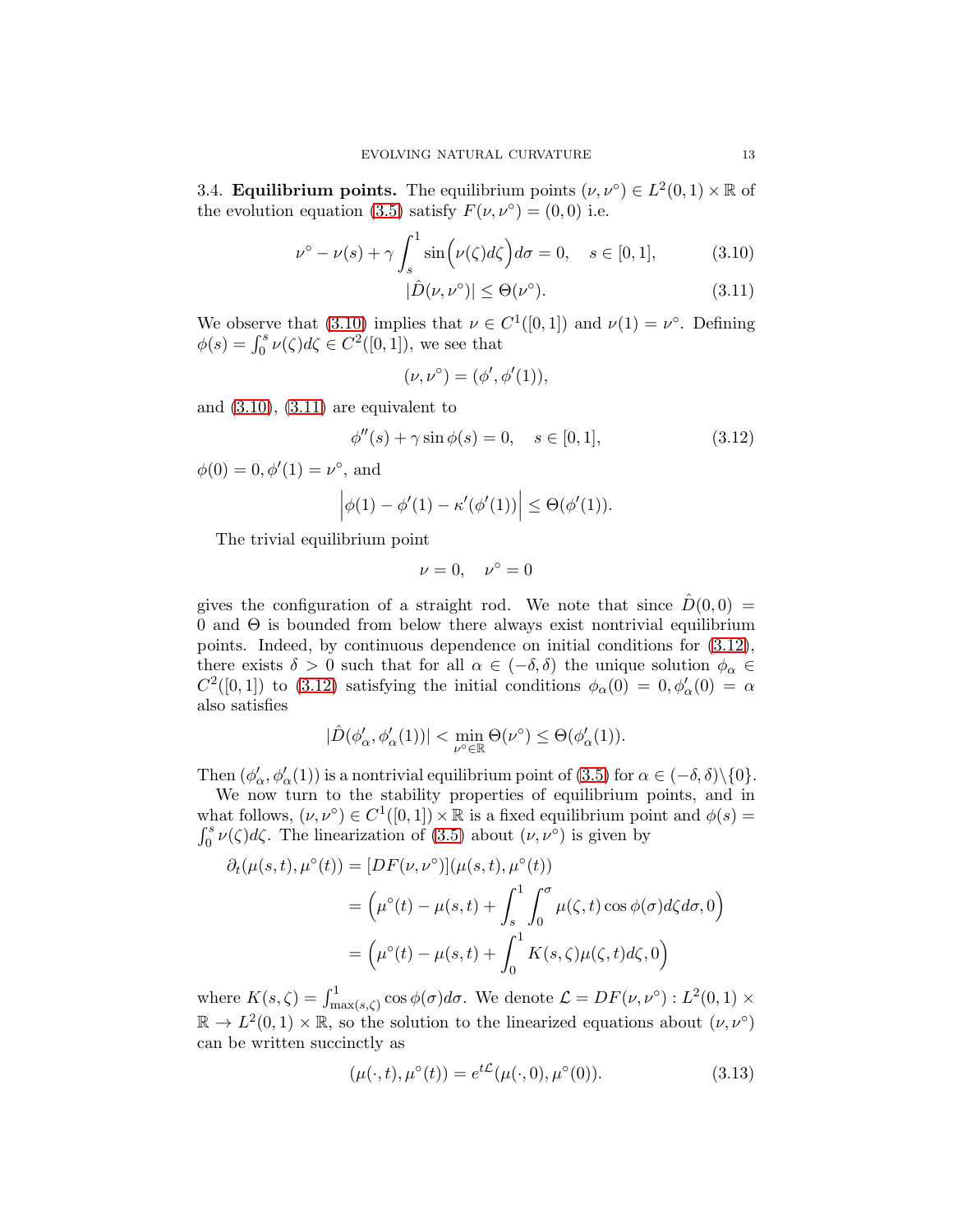The next proposition shows there are only finitely many unstable directions when perturbing  $(\nu, \nu^{\circ})$  (at the linearized level) and 0 is *always* a simple eigenvalue for  $\mathcal{L}$ .

### <span id="page-13-0"></span>Proposition 3.2. *The spectrum*

$$
\sigma(\mathcal{L}) = \{ \lambda \in \mathbb{C} \mid \mathcal{L} - \lambda I \text{ does not have a bounded inverse } \}
$$

*satisfies*

- *(1)*  $σ(L) ⊂ ℝ is countable,$
- $(2)$  −1 ∈  $\sigma(\mathcal{L})$  *and* −1 *is the only possible limit point of*  $\sigma(\mathcal{L})$ *,*
- *(3) every*  $\lambda \in \sigma(\mathcal{L}) \setminus \{-1,0\}$  *is an eigenvalue with associated one dimensional eigenspace,*
- *(4)* 0 ∈  $σ($ *C*) *and*

<span id="page-13-4"></span>
$$
\ker \mathcal{L} = \text{span}(\theta_0', \theta_0'(1))
$$

where  $\theta_0 \in C^2([0,1])$  *is the unique solution to* 

<span id="page-13-1"></span>
$$
\theta''(s) + \gamma[\cos \phi(s)]\theta(s) = 0,
$$
  
\n
$$
\theta(0) = 0, \quad \theta'(0) = 1.
$$
\n(3.14)

*Proof.* We first consider the invertibility properties of  $\mathcal{L} - \lambda I : L^2(0,1) \times$  $\mathbb{R} \to L^2(0,1) \times \mathbb{R}$  for  $\lambda \in \mathbb{C} \backslash \{0\}$ . For  $(\xi, \xi^{\circ}) \in L^2(0,1) \times \mathbb{R}$ , we have  $(\mathcal{L} - \lambda I)(\mu, \mu^{\circ}) = (\xi, \xi^{\circ})$  if and only if  $\mu^{\circ} = -\frac{1}{\lambda} \xi^{\circ}$  and

$$
-(1+\lambda)\mu(s) + \int_0^1 K(s,\zeta)\mu(\zeta)d\zeta = \xi(s) + \frac{1}{\lambda}\xi^{\circ}.
$$
 (3.15)

Denote the integral operator  $\mathcal{K}\mu(s) = \int_0^1 K(s,\zeta)\mu(s)ds$ . Then [\(3.15\)](#page-13-1) is solvable for arbitrary  $(\xi, \xi^{\circ}) \in L^2(0,1) \times \mathbb{R}$  if and only if  $-(1 + \lambda)I + \mathcal{K}$ :  $L^2(0,1) \to L^2(0,1)$  has a bounded inverse. Thus,  $\lambda \in \sigma(\mathcal{L})\setminus 0$  if and only if  $1 + \lambda \in \sigma(\mathcal{K})\backslash\{1\}.$  Since  $K(s,\zeta) = K(\zeta,s) = \overline{K(\zeta,s)}$  and  $K \in C([0,1] \times$  $[0, 1]$ , K is a self-adjoint compact operator. By the spectral theorem for compact self-adjoint operators, we can immediately conclude (1), (2) and  $\lambda \in \sigma(\mathcal{L}) \setminus \{-1,0\}$  if and only if there exists  $\mu \in L^2(0,1) \setminus \{0\}$  satisfying

<span id="page-13-2"></span>
$$
-(1+\lambda)\mu(s) + \int_0^1 K(s,\zeta)\mu(\zeta) = 0.
$$
 (3.16)

But for  $\lambda \in \mathbb{C} \setminus \{0\}, \; (\mathcal{L} - \lambda I)(\mu, \mu^{\circ}) = (0, 0)$  if and only if  $\mu^{\circ} = 0$  and  $\mu$ satisfies [\(3.16\)](#page-13-2). Thus, every  $\lambda \in \sigma(\mathcal{L}) \setminus \{-1, 0\}$  is an eigenvalue.

Let  $\lambda \in \sigma(\mathcal{L}) \setminus \{-1, 0\}$ . We claim that dim ker $(\mathcal{L} - \lambda I) = 1$ . Let  $\theta_{\lambda}, \psi_{\lambda} \in$  $C<sup>2</sup>(0, 1)$  be the fundamental system for the linear differential equation

<span id="page-13-3"></span>
$$
(1 + \lambda)\theta''(s) + \gamma[\cos\phi(s)]\theta(s), \qquad (3.17)
$$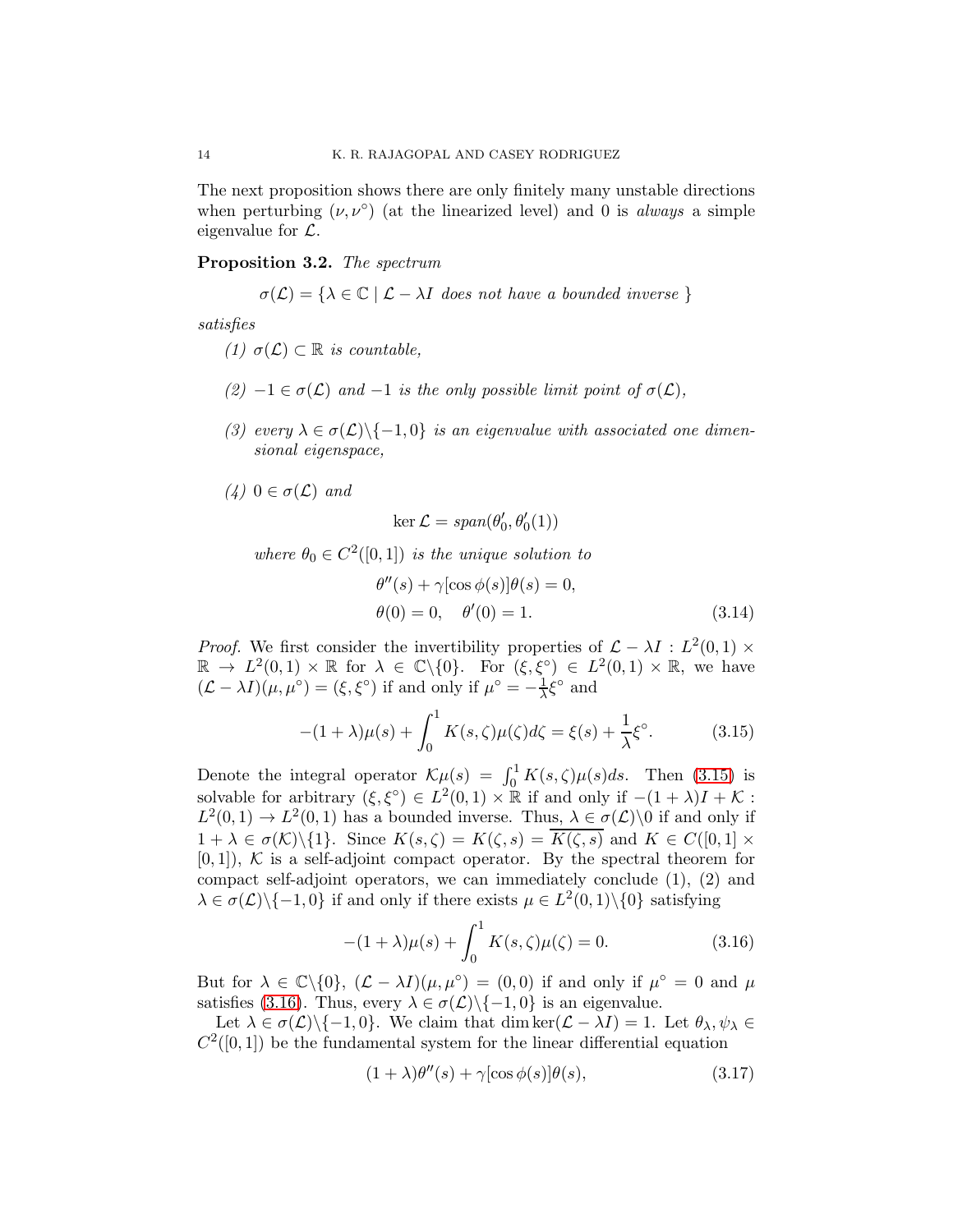satisfying

$$
\theta_{\lambda}(0) = 0, \quad \theta'_{\lambda}(0) = 1,
$$
  
 $\psi_{\lambda}(0) = 1, \quad \psi'_{\lambda}(0) = 0.$ 

By linearity, every solution to [\(3.17\)](#page-13-3) is a linear combination of  $\theta_{\lambda}$  and  $\psi_{\lambda}$ . If  $(\mu, \mu^{\circ}) \in L^2(0,1) \times \mathbb{R}$  satisfies  $(\mathcal{L} - \lambda I)(\mu, \mu^{\circ}) = (0,0)$ , then  $\mu^{\circ} = 0$  and  $\mu$  satisfies [\(3.16\)](#page-13-2). Thus,  $\mu \in C^1([0,1])$  and  $\theta(s) = \int_0^s \mu(\sigma) d\sigma$  verifies [\(3.17\)](#page-13-3) (by differentiating [\(3.16\)](#page-13-2)) and  $\theta(0) = 0$ . Thus,  $\theta = \theta'(0)\theta_\lambda$  so  $\mu = \theta'(0)\theta'_\lambda$ λ and ker $(\mathcal{L} - \lambda I) \subset \text{span}(\theta)$  $\lambda, \theta'_{\lambda}(1)$ . This proves the claim (and thus, (3)).

What remains is to prove (4). Let  $\theta_0 \in C^2([0,1])$  be the solution to [\(3.14\)](#page-13-4). Then  $(\mu_0, \mu_0^{\circ}) = (\theta_0^{\prime})$  $\theta_0, \theta_0(1)$  verifies

$$
-\mu_0(s) + \mu_0^{\circ} + \int_0^1 K(s,\zeta)\mu_0(\zeta)d\zeta = 0,
$$

which proves ker  $\mathcal{L} \neq \{0\}$ . The proof that ker  $\mathcal{L} = \text{span}(\theta_0)$  $\theta_0'$ ,  $\theta_0'(1)$ ) is nearly identical to that showing  $\ker(\mathcal{L} - \lambda I) = \text{span}(\theta)$  $(\lambda, \theta'_{\lambda}(1))$  for  $\lambda \notin \sigma(\mathcal{L}) \setminus \{-1, 0\}$ and is omitted.  $\Box$ 

The following proposition elucidates the underlying source of the kernel of  $\mathcal L$  and provides a simple asymptotic stability statement.

<span id="page-14-0"></span>**Proposition 3.3.** *Assume that*  $|\hat{D}(\nu,\nu^{\circ})| < \Theta(\nu^{\circ})$ , and let  $\theta_0$  be as in *Proposition [3.2.](#page-13-0)*

*(1)* There exist  $\epsilon > 0$  and a smooth embedded curve

$$
(-\epsilon, \epsilon) \ni \alpha \mapsto (\nu(\alpha), \nu^{\circ}(\alpha)) \in L^2(0, 1) \times \mathbb{R}
$$

*such that*  $(\nu(0), \nu^{\circ}(0)) = (\nu, \nu^{\circ}),$  *for all*  $\alpha \in (-\epsilon, \epsilon), (\nu(\alpha), \nu^{\circ}(\alpha))$  *is an equilibrium point of* [\(3.5\)](#page-9-2), and  $\frac{d}{d\alpha}(\nu(\alpha), \nu^{\circ}(\alpha))|_{\alpha=0} = (\theta_0^{\prime})$  $\theta_0, \theta_0(1)$ .

*(2)* If  $\sigma(\mathcal{L}) \cap {\lambda \mid \text{Re}\lambda > 0} = \varnothing$ , then there exist  $\delta > 0$ ,  $C > 0$  and  $\beta > 0$  *such that if* 

$$
\|(\mu_0, \mu_0^\circ) - (\nu(0), \nu^\circ(0))\|_{L^2(0,1)\times \mathbb{R}} < \delta,
$$

*then there exists*  $\alpha_{\infty} \in (-\epsilon, \epsilon)$  *such that the solution*  $(\mu, \mu^{\circ}) \in$  $C^1([0,\infty); L^2(0,1) \times \mathbb{R})$  *to* [\(3.5\)](#page-9-2) *with initial data*  $(\mu_0, \mu_0^{\circ})$  *satisfies* 

$$
\|(\mu(\cdot,t),\mu^{\circ}(t)) - (\nu(\alpha_{\infty}),\nu^{\circ}(\alpha_{\infty}))\|_{L^{2}(0,1)\times\mathbb{R}} \leq C\delta e^{-\beta t}.
$$

*Proof.* (1) For  $\alpha \in \mathbb{R}$ , let  $\phi_{\alpha} \in C^2([0,1])$  be the unique solution to

$$
\begin{aligned}\n\phi''_{\alpha}(s) + \gamma \sin \phi_{\alpha}(s) &= 0, \\
\phi_{\alpha}(0) &= 0, \quad \phi'_{\alpha}(0) = \phi'(0) + \alpha.\n\end{aligned} \tag{3.18}
$$

We note that  $\phi_0(s) = \phi(s) = \int_0^s \nu(\sigma) d\sigma$ . Since  $|\hat{D}(\nu, \nu^{\circ})| < \Theta(\nu^{\circ})$ , continuous dependence on initial conditions implies that there exists  $\epsilon > 0$  such that for all  $\alpha \in (-\epsilon, \epsilon)$ ,

<span id="page-14-1"></span>
$$
|\hat{D}(\phi_\alpha',\phi_\alpha'(1))|<\Theta(\phi_\alpha'(1)).
$$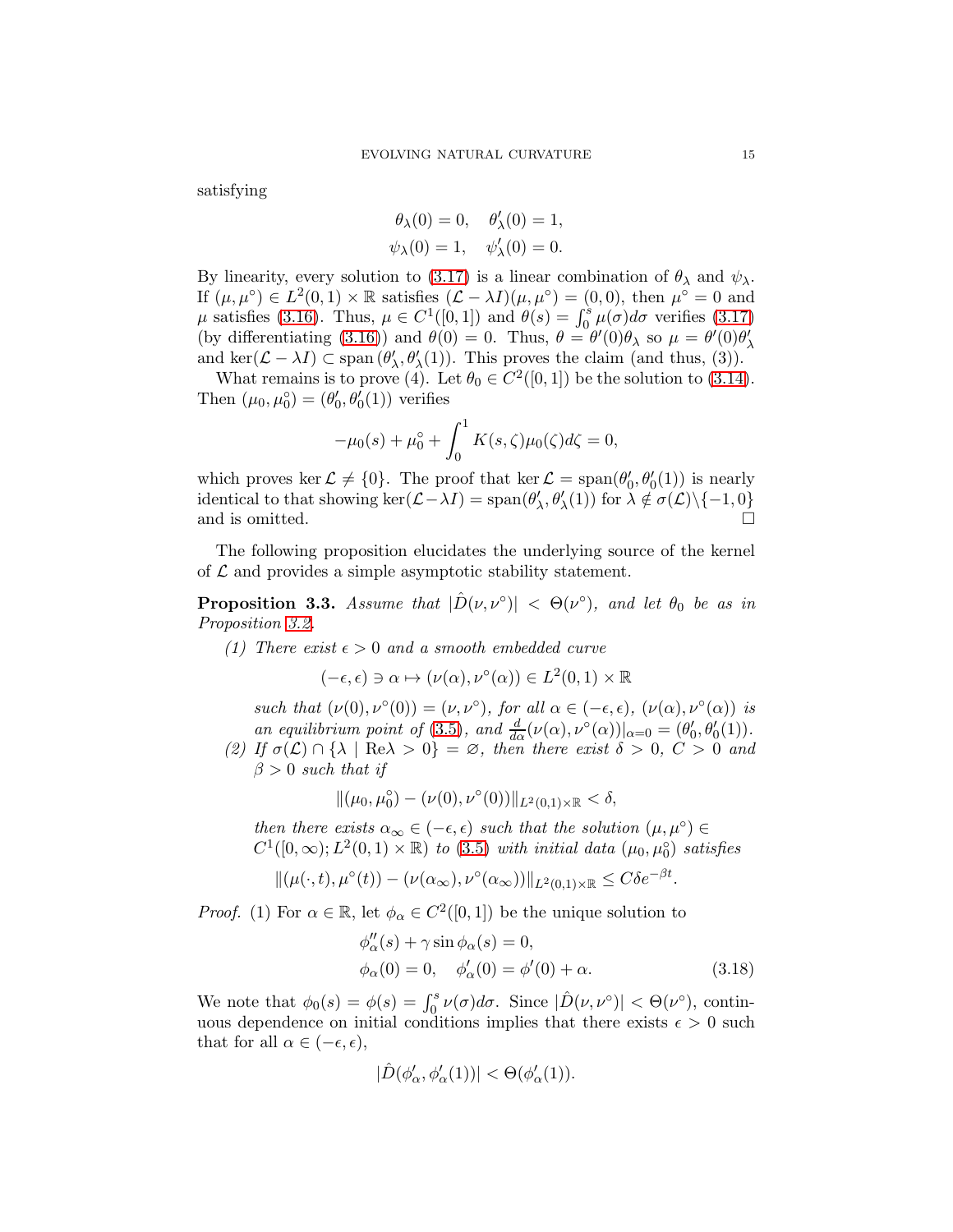Thus,  $(\nu(\alpha), \nu^{\circ}(\alpha)) = (\phi_{\alpha}', \phi_{\alpha}'(1)) : (-\epsilon, \epsilon) \to L^2(0, 1) \times \mathbb{R}$  is a smooth embedded curve consisting entirely of equilibrium points of [\(3.5\)](#page-9-2). Finally, by [\(3.18\)](#page-14-1) we see that  $\dot{\phi} = \frac{\partial \phi}{\partial \alpha}|_{\alpha=0}$  verifies

$$
\dot{\phi}''(s) + \gamma[\cos \phi(s)]\dot{\phi}(s) = 0,
$$
  

$$
\dot{\phi}(0) = 0, \quad \dot{\phi}'(0) = 1,
$$

and thus,  $\dot{\phi} = \theta_0$  so  $\frac{d}{d\alpha}(\nu(\alpha), \nu(\alpha)^{\circ})|_{\alpha=0} = (\theta_0)$  $'_{0}, \theta'_{0}(1)).$ 

(2) The statement follows from (1) and a general asymptotic stability result discussed on p. 108-109 of [\[6\]](#page-20-12). For completeness, we will briefly sketch the details. By redefining  $F$  we may assume without loss of generality that  $(\nu, \nu^{\circ}) = (0, 0)$ , and rewrite [\(3.5\)](#page-9-2) as

$$
\partial_t(\mu(\cdot,t),\mu^\circ(t)) = \mathcal{L}(\mu(\cdot,t),\mu^\circ) + G(\mu(\cdot,t),\mu^\circ(t)),\tag{3.19}
$$

where  $\mathcal{L} = DF(0,0)$  and  $G(\mu,\mu^{\circ}) = F(\mu,\mu^{\circ}) - \mathcal{L}(\mu,\mu^{\circ})$  is continuously Fréchet differentiable and satisfies  $G(0,0) = (0,0)$  and  $DG(0,0) = 0$  (as operators). We decompose

<span id="page-15-0"></span>
$$
L^2(0,1)\times\mathbb{R}=\mathrm{span}(\theta_0',\theta_0'(1))\oplus\mathcal{H}
$$

where H is the image of the spectral projection  $\Pi: L^2(0,1) \times \mathbb{R} \to L^2(0,1) \times$ R associated to  $\sigma(\mathcal{L})\setminus\{0\}$ . We then write

$$
(\mu(\cdot,t),\mu^{\circ}(t))=(\nu(\alpha(t)),\nu^{\circ}(\alpha(t)))+(\xi(\cdot,t),\xi^{\circ}(t)),
$$

where  $(\xi, \xi^{\circ}) \in \mathcal{H}$ , and insert this ansatz into [\(3.19\)](#page-15-0), obtaining evolution equations for  $\alpha$  and  $(\xi, \xi^{\circ})$ . Since  $G(0,0) = (0,0)$ ,  $DG(0,0) = 0$  (as operators) and  $\mathcal{L}|_{\mathcal{H}}$  has spectrum contained in a compact subset of  $(-\infty,0)$ , Duhamel's principle applied to the equation satisfied by  $(\xi, \xi^{\circ})$  implies that if  $\sup_{t \in [0,T]} |\alpha(t)| < 2\delta$  with  $\delta$  small, then for all  $t \in [0,T]$ ,

$$
\|(\xi(\cdot,t),\xi^{\circ}(t))\|_{L^2(0,1)\times \mathbb R}\leq C_1e^{-\beta t}\|(\xi(\cdot,0),\xi^{\circ}(0))\|_{L^2(0,1)\times \mathbb R},
$$

where  $C_1$  is an absolute constant. This then implies via the equation satisfied by  $\alpha$  that  $|\partial_t \alpha(t)| \leq C_2 e^{-\beta t} ||(\xi(\cdot, 0), \xi^{\circ}(0))||_{L^2(0,1)\times \mathbb{R}}$  where  $C_2$  is an absolute constant. A bootstrap argument then concludes the proof.  $\Box$ 

We remark that Proposition [3.3](#page-14-0) (1) generalizes our observation at the start of this subsection that there always exist nontrivial equilibrium points. Proposition [3.3](#page-14-0) (2) applies to  $(\nu, \nu^{\circ}) = (0, 0)$  as long as  $\gamma \leq \frac{\pi^2}{4}$  $\frac{1}{4}$ , the critical value for buckling of the straight rod.

### 4. Quasi-static Eulerian Strut: Asymptotics

In this final section, we prove that every solution  $(\mu(\cdot,t), \mu^{\circ}(t))$  to  $(3.5)$ converges to an equilibrium point of [\(3.5\)](#page-9-2) in  $L^2(0,1) \times \mathbb{R}$  as  $t \to \infty$ .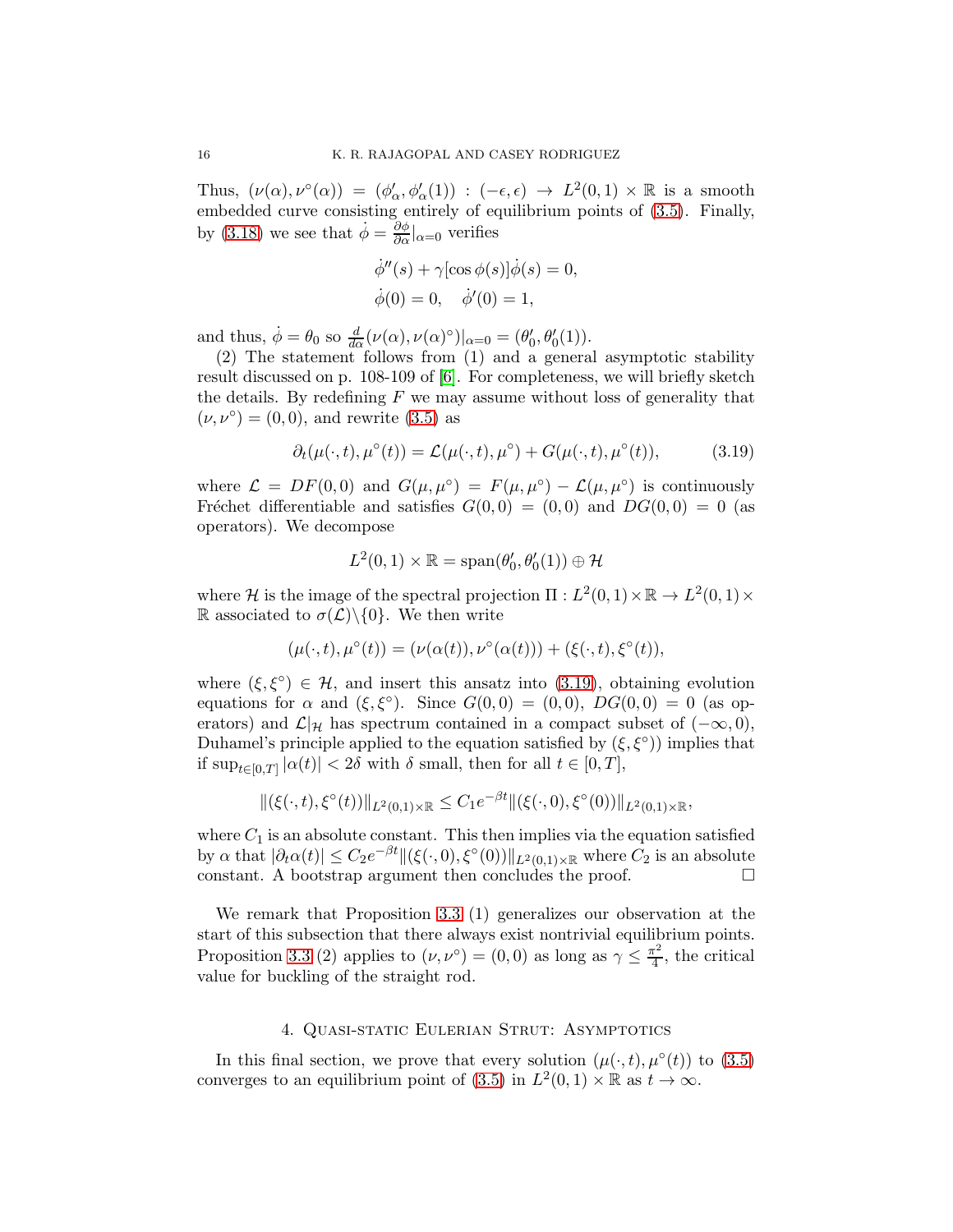4.1. Liapunov function. In the proof of Proposition [3.1](#page-10-0) we used that

$$
V(\mu(\cdot,t),\mu^{\circ}(t)) = \frac{1}{2} \int_0^1 (\mu(s,t) - \mu^{\circ}(t))^2 ds + \kappa(\mu^{\circ}(t)) + \gamma \int_0^1 \cos \theta(s,t) ds,
$$

where  $\theta(s,t) = \int_0^s \mu(\sigma, t) d\sigma$ , is a Liapunov function:

$$
\frac{d}{dt}V(\mu(\cdot,t),\mu^{\circ}(t)) = -\int_0^1 \mu_t^2(s,t)ds - |\hat{D}(\mu(\cdot,t),\mu^{\circ}(t))||\mu_t^{\circ}(t)| \le 0.4.1
$$

<span id="page-16-2"></span>**Lemma 4.1.** *Let*  $(\nu, \nu^{\circ}) \in C^1([0, \infty); L^2(0, 1) \times \mathbb{R})$  *satisfy* [\(3.5\)](#page-9-2). If there *exists*  $T > 0$  *such that for all*  $t \in [0, T]$ 

<span id="page-16-3"></span>
$$
\int_0^1 \nu_t^2(s, t)ds + |\hat{D}(\nu(\cdot, t), \nu^\circ(t))||\nu_t^\circ(t)| = 0,
$$
\n(4.2)

*then*  $(\nu(\cdot,t), \nu^{\circ}(t))$  *is constant in time, and*  $(\nu(\cdot,0), \nu^{\circ}(0))$  *is an equilibrium point of* [\(3.5\)](#page-9-2)*.*

*Proof.* It is clear from  $(4.2)$  that our assumptions immediately imply that  $\nu_t(\cdot, t) = 0$  for all  $t \in [0, T]$ . Suppose that there exists a time  $t_0 \in [0, T]$  such that

<span id="page-16-1"></span>
$$
|\hat{D}(\nu(\cdot,t_0),\nu^{\circ}(t_0))||\nu^{\circ}_t(t_0)|=0
$$

but  $\nu_t^{\circ}(t_0) \neq 0$ . Then  $|\hat{D}(\nu(\cdot,t_0),\nu^{\circ}(t_0))| = 0$  which by [\(3.3\)](#page-9-1) implies that  $\nu_t^{\circ}(t_0) = 0$ , a contradiction. Thus,  $\nu_t(t) = 0$  for all  $t \in [0, T]$ . By [\(3.5\)](#page-9-2) we conclude that  $(\nu(\cdot,0), \nu^{\circ}(0))$  is an equilibrium point of [\(3.5\)](#page-9-2), so by unique-ness of solutions to [\(3.5\)](#page-9-2),  $(\nu(\cdot,t),\nu^{\circ}(t)) = (\nu(\cdot,0),\nu^{\circ}(0))$  for all t.

4.2. Convergence to an equilibrium point. Our first step towards proving the convergence of a solution to  $(3.5)$  to an equilibrium point of  $(3.5)$  is proving the precompactness of the trajectory in  $L^2(0,1) \times \mathbb{R}$ .

<span id="page-16-0"></span>**Lemma 4.2.** *Let*  $(\mu, \mu^{\circ}) \in C^1([0, \infty); L^2(0, 1) \times \mathbb{R})$  *solve* [\(3.5\)](#page-9-2)*. Then* 

$$
K = \{ (\mu(\cdot, t), \mu^{\circ}(t)) \mid t \in [0, \infty) \}
$$

*is precompact in*  $L^2(0,1) \times \mathbb{R}$ .

*Proof.* By [\(3.7\)](#page-10-1) it follows that  $\{\mu^{\circ}(t) \mid t \in [0, \infty)\}\$ is precompact in R. Let

$$
\xi(s,t) = \int_0^t e^{-(t-\tau)} \mu^{\circ}(\tau) d\tau + \gamma \int_0^t \int_s^1 e^{-(t-\tau)} \sin \theta(\sigma, \tau) d\sigma d\tau
$$

where, as before,  $\theta(s,t) = \int_0^s \mu(\zeta, t) d\zeta$ . Then [\(3.2\)](#page-9-0) implies that for all  $(s, t)$ 

$$
\mu(s,t) = e^{-t} \mu_0(s) + \xi(s,t),
$$

so it suffices to show that  $\{\xi(\cdot,t) \mid t \in [0,\infty)\}\$ is precompact in  $L^2(0,1)$ .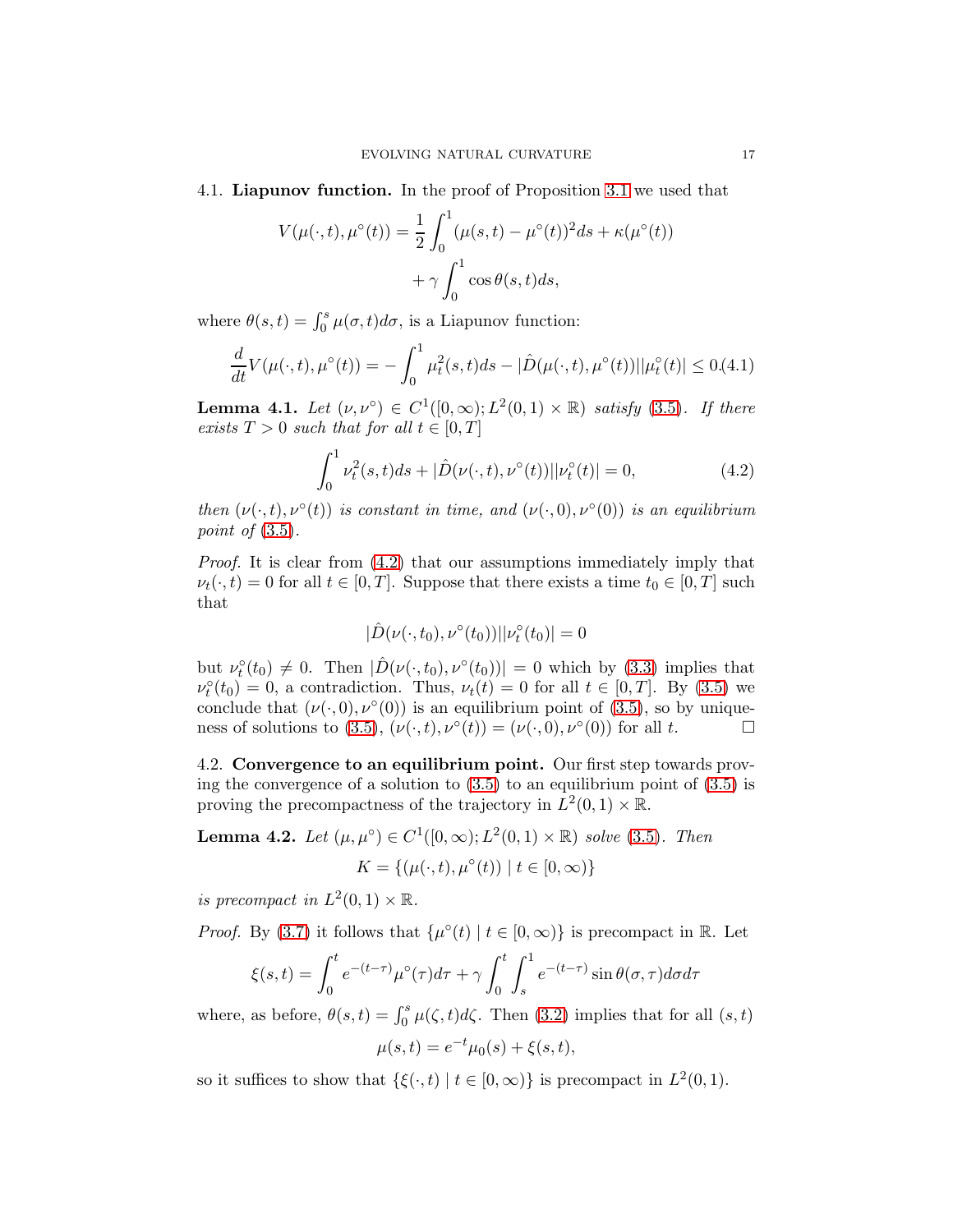By [\(3.7\)](#page-10-1) and repeated use of the triangle inequality we deduce that for all  $(s, t)$ 

$$
|\xi(s,t)| \le \int_0^t e^{-(t-\tau)}C + \gamma \int_0^t \int_s^1 e^{-(t-\tau)}d\sigma d\tau \le C + \gamma.
$$

For all  $0 \leq s_1 \leq s_2 \leq 1$  and t we also obtain

$$
|\xi(s_2, t) - \xi(s_1, t)| = \left| \gamma \int_0^t \int_{s_1}^{s_2} e^{-(t-\tau)} \sin \theta(\sigma, \tau) d\sigma d\tau \right|
$$
  

$$
\leq \gamma \int_0^t \int_{s_1}^{s_2} e^{-(t-\tau)} d\sigma d\tau = \gamma |s_2 - s_1|.
$$

By the Arzela-Ascoli theorem we conclude that  $\{\xi(\cdot,t) \mid t \in [0,\infty)\}\$ is precompact in  $C([0,1]) \subset L^2(0,1)$  as desired.

Let  $(\mu_0, \mu_0^{\circ}) \in L^2(0,1) \times \mathbb{R}$ , and let  $(\mu, \mu^{\circ}) \in C^1([0,\infty); L^2(0,1) \times \mathbb{R}$  be the unique solution to [\(3.2\)](#page-9-0) and [\(3.3\)](#page-9-1) with  $(\mu(\cdot,0), \mu^{\circ}(0)) = (\mu_0, \mu_0^{\circ})$ . We denote the evolution operator by  $S(t)(\mu_0, \mu_0^{\circ})$  so that

$$
S(t)(\mu_0, \mu_0^{\circ}) = (\mu(\cdot, t), \mu^{\circ}(t)).
$$

We recall the notion of the  $\omega$ -limit set relative to the semi-flow  $S(t)$ :  $(\nu, \nu^{\circ}) \in$  $\omega(\mu_0, \mu_0^{\circ})$  if and only if there exists a sequence  $t_n \geq 0$  such that  $t_n \to \infty$  and  $S(t_n)(\mu_0, \mu_0^{\circ}) \to (\nu, \nu^{\circ})$  in  $L^2(0,1) \times \mathbb{R}$ . We now show that the  $\omega$ -limit set consists of equilibrium points.

<span id="page-17-0"></span>**Lemma 4.3.** *For all*  $(\mu_0, \mu_0^{\circ}) \in L^2(0, 1) \times \mathbb{R}$ ,  $\omega(\mu_0, \mu_0^{\circ})$  *is a nonempty subset of equilibrium points of* [\(3.5\)](#page-9-2)*.*

*Proof.* By Lemma [4.2](#page-16-0) it follows that  $\omega(\mu_0, \mu_0^{\circ}) \neq \emptyset$ . Let  $(\nu_0, \nu_0^{\circ}) \in \omega(\mu_0, \mu_0^{\circ})$ . Then there exists  $t_n \to \infty$  such that

$$
(\mu(\cdot, t_n), \mu^{\circ}(t_n)) = S(t_n)(\mu_0, \mu_0^{\circ}) \to (\nu_0, \nu_0^{\circ}).
$$

By continuous dependence of initial conditions for [\(3.5\)](#page-9-2) (see Section 3.4 of [\[6\]](#page-20-12)), for all  $T \in [0, \infty)$ ,

$$
\lim_{n \to \infty} \sup_{t \in [0,T]} \| (\mu(\cdot, t_n + t), \mu^{\circ}(t_n + t) \to S(t)(\nu_0, \nu_0^{\circ}) \|_{L^2(0,1) \times \mathbb{R}} = 0. \tag{4.3}
$$

Let  $(\nu(\cdot,t),\nu^{\circ}(t)) = S(t)(\nu_0,\nu_0^{\circ})$ . We now show that  $(\nu_0,\nu_0^{\circ})$  is an equilib-rium point of [\(3.5\)](#page-9-2) i.e.  $(\nu(\cdot,t), \nu^{\circ}(t)) = (\nu_0, \nu_0^{\circ})$  for all t. By Lemma [4.1](#page-16-2)  $V(\mu(\cdot,t),\mu^{\circ}(t))$  is non increasing and bounded below. Thus,

<span id="page-17-1"></span>
$$
\ell = \lim_{t \to \infty} V(\mu(\cdot, t), \mu^{\circ}(t))
$$

exists. Let  $t \in [0, \infty)$ . By [\(4.3\)](#page-17-1), for all  $s \in [0, 1]$ 

$$
\lim_{n \to \infty} \int_0^s \mu(\sigma, t_n + t) d\sigma = \int_0^s \nu(\sigma, t) d\sigma.
$$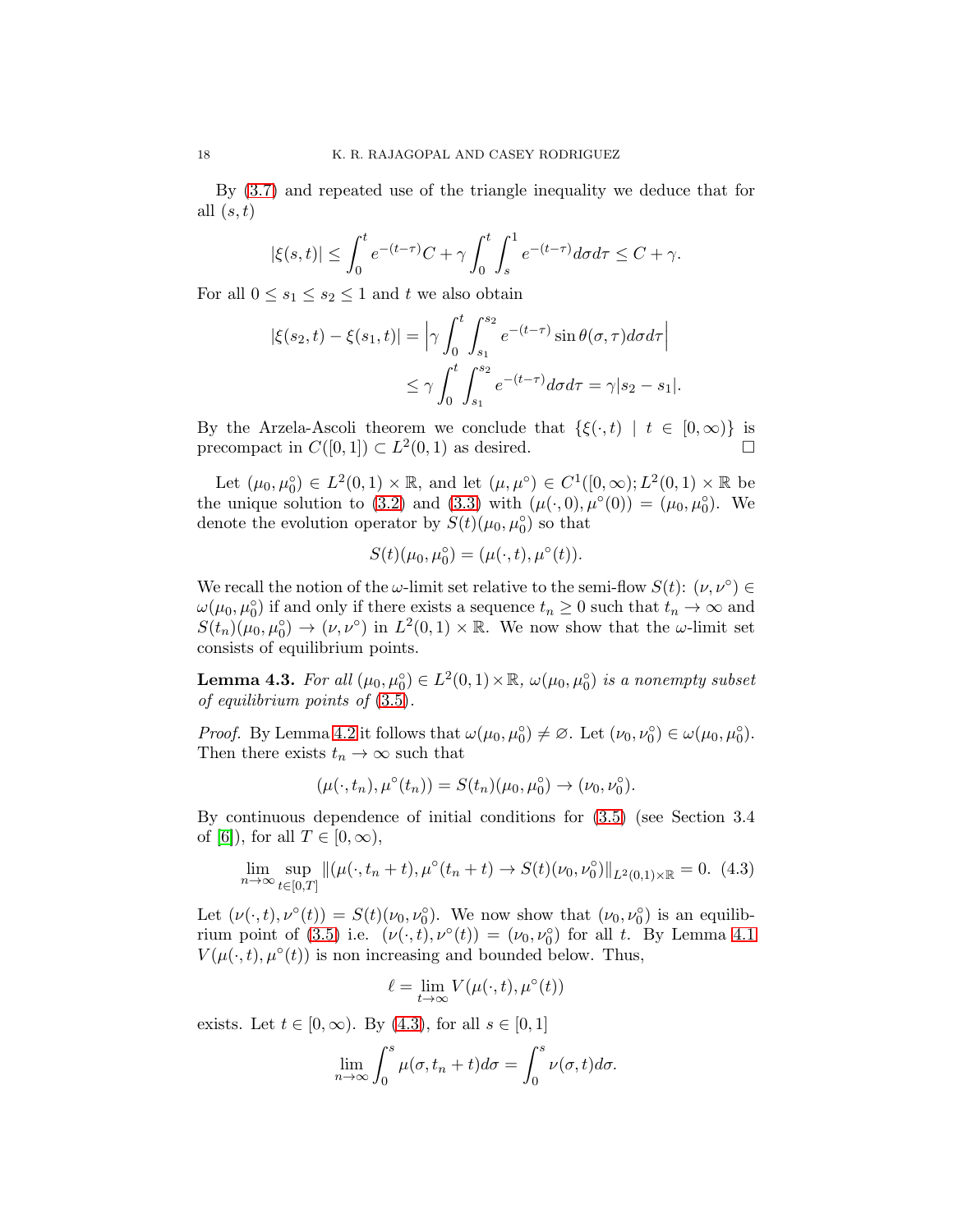By the dominated convergence theorem we conclude that

$$
\lim_{n \to \infty} \int_0^1 \cos \theta(s, t_n + t) ds = \lim_{n \to \infty} \int_0^1 \cos \left( \int_0^s \mu(\sigma, t_n + t) d\sigma \right) ds
$$

$$
= \int_0^1 \cos \left( \int_0^s \nu(\sigma, t) d\sigma \right).
$$

By [\(4.3\)](#page-17-1) we also have

$$
\lim_{n \to \infty} \frac{1}{2} \int_0^1 (\mu(s, t_n + t) - \mu^\circ(t_n + t))^2 ds + \kappa(\mu^\circ(t_n + t))
$$
  
= 
$$
\frac{1}{2} \int_0^1 (\nu(s, t) - \nu^\circ(t))^2 ds + \kappa(\nu^\circ(t)).
$$

Thus,

$$
\ell = \lim_{n \to \infty} V(\mu(\cdot, t_n + t), \mu^{\circ}(t_n + t)) = V(\nu(\cdot, t), \nu^{\circ}(t)),
$$

for all  $t \in [0,\infty)$ . By [\(4.1\)](#page-16-3) and Lemma [4.1](#page-16-2) we conclude that  $\nu_t(\cdot,t) = 0$  and  $\nu_t^{\circ}(t) = 0$  for all  $t \in [0, \infty)$  as desired.

We will use compactness of the trajectory, the spectral information from Section 3 (Proposition [3.2\)](#page-13-0) and the following convergence theorem for dynamical systems to finish the proof of our convergence result for solutions to [\(3.5\)](#page-9-2). The general set-up is as follows.

Let X be a Banach space and  $F \in C(X; X)$ . Let  $x \in X$ , and let  $\omega_F(x)$ denote the  $\omega$ -limit set of x relative to  $F: z \in \omega_F(x)$  if and only if there exists  $n_k \to \infty$  such that  $F^{n_k}(x) \to z$ . The set of fixed points of F is denoted  $Fix(F) = \{y \in X \mid F(y) = y\}.$  We assume the following hypotheses:

- $\omega_F(x) \subseteq \text{Fix}(F)$ ,
- $y \in \omega_F(x)$  and there exists a neighborhood U of y such that  $F|_U$ :  $U \rightarrow X$  is continuously Fréchet differentiable,
- $\sigma(DF(y)) = \sigma^u \cup \sigma^c \cup \sigma^s$  where,  $\sigma^u$ ,  $\sigma^c$ , and  $\sigma^s$  are closed subsets of  $\{\lambda \in \mathbb{C} \mid |\lambda| > 1\}$ ,  $\{\lambda \in \mathbb{C} \mid |\lambda| = 1\}$ , and  $\{\lambda \in \mathbb{C} \mid |\lambda| < 1\}$ respectively.

Let  $X^i$  be the image of the spectral projection of  $DF(y)$  associated with the spectral set  $\sigma^i$ ,  $i = u, c, s$ . Brunovský and Polácik proved the following in [\[1\]](#page-20-13).

<span id="page-18-0"></span>**Theorem 4.4** (Theorem B [\[1\]](#page-20-13)). Assume that either  $X^u$  is finite-dimensional *or the trajectory of* x,  $\{F^n(x)\}_{n=0}^{\infty}$ , is precompact in X and one of the fol*lowing properties hold:*

- (a) dim  $X^c = 1$  *and the trajectory is precompact,*
- *(b)* dim  $X^c = m < \infty$  and there is a submanifold  $M \subseteq X$  with dim  $M =$ m *such that*  $y \in M \subseteq Fix(F)$

*Then*  $\omega_F(x) = \{y\}.$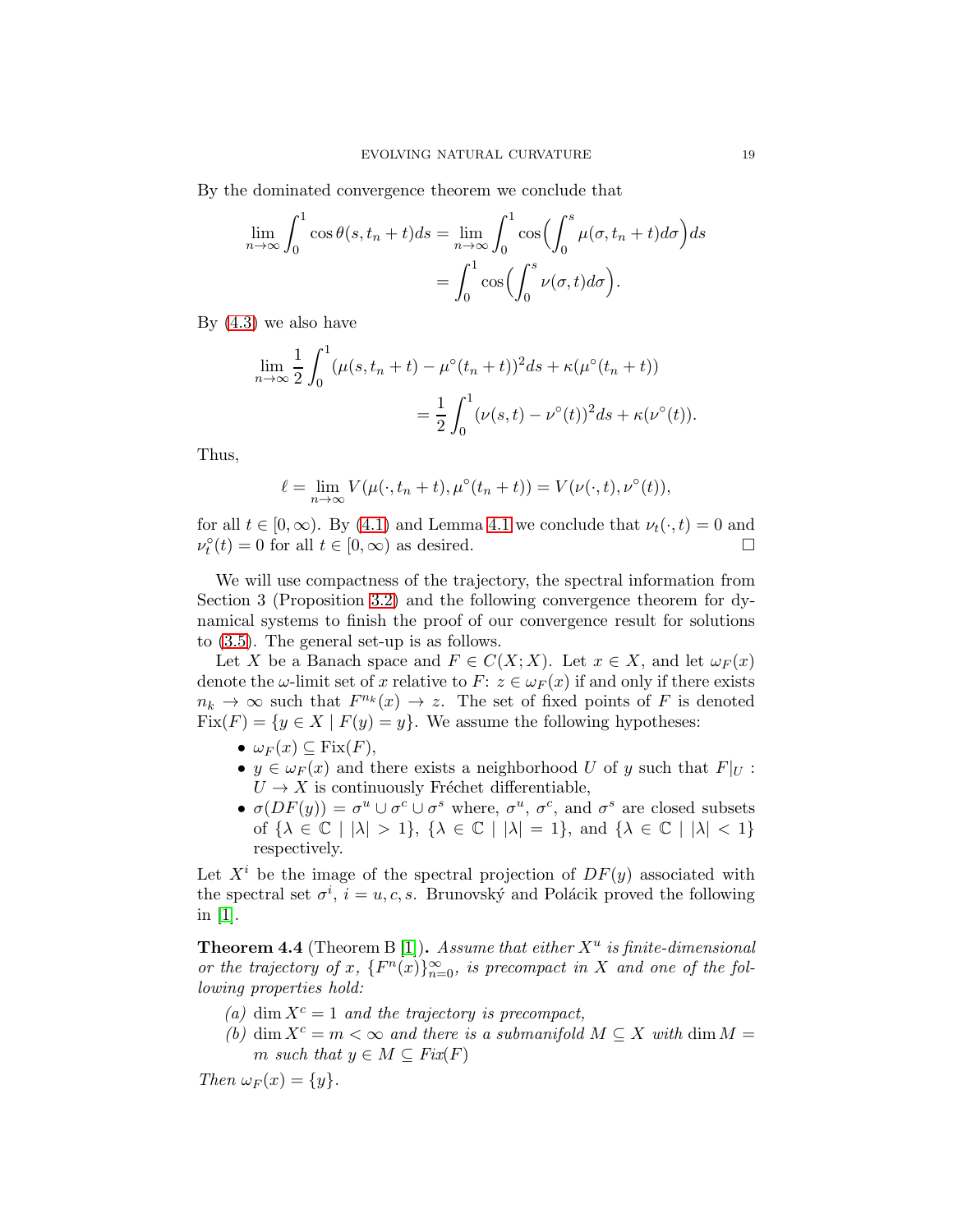We remark that the proof of Theorem [4.4](#page-18-0) essentially reduces to the case of assuming (b). Assuming (b) and  $\omega_F(x) \neq \{y\}$ , one can prove, using invariant manifold theory, that the local center manifold  $W_{loc}^c = M$ , and  $\omega_F(x)$  contains a point distinct from y in the local (strong) unstable manifold  $W^u_{loc}$  (see Theorem A of [\[1\]](#page-20-13)). This contradicts the fact that  $\omega_F(x) \subseteq \text{Fix}(F)$ , and thus,  $\omega_F(x) = \{y\}.$ 

**Theorem 4.5.** Let  $(\mu_0, \mu_0^{\circ}) \in L^2(0,1) \times \mathbb{R}$ . Then there exists an equilibrium *point*  $(\nu, \nu^{\circ}) \in L^2(0, 1) \times \mathbb{R}$  *of*  $(3.5)$  *such that*  $\omega(\mu_0, \mu_0^{\circ}) = \{(\nu, \nu_0)\},\ i.e.$ 

$$
\lim_{t \to \infty} S(t)(\mu_0, \mu_0^{\circ}) = (\nu, \nu^{\circ}).
$$

*Proof.* We will apply Theorem [4.4](#page-18-0) in conjunction with Proposition [3.2](#page-13-0) and Lemma [4.2.](#page-16-0) Consider the time-1 map:

$$
\Phi(\mu_0, \mu_0^\circ) = S(1)(\mu_0, \mu_0^\circ), \quad (\mu_0, \mu_0^\circ) \in L^2(0, 1) \times \mathbb{R}.\tag{4.4}
$$

Let  $\omega_{\Phi}(\mu_0, \mu_0^{\circ})$  denote the  $\omega$ -limit set of the trajectory  $\{\Phi^n(\mu_0, \mu_0^{\circ})\}_{n=0}^{\infty}$ . By [\(4.4\)](#page-19-0) and the semigroup property of  $S(t)$ , we clearly have  $\omega_{\Phi}(\mu_0, \mu_0^{\circ}) \subseteq$  $\omega(\mu_0, \mu_0^{\circ})$ . We claim that  $\omega_{\Phi}(\mu_0, \mu_0^{\circ}) \supseteq \omega(\mu_0, \mu_0^{\circ})$  and thus,

<span id="page-19-1"></span><span id="page-19-0"></span>
$$
\omega_{\Phi}(\mu_0, \mu_0^{\circ}) = \omega(\mu_0, \mu_0^{\circ}). \tag{4.5}
$$

Suppose that there exist  $n_k \in \mathbb{N}$  and  $t_k \in [n_k - 1, n_k]$  such that  $t_k \to \infty$  and  $S(t_k)(\mu_0, \mu_0^{\circ}) \rightarrow (\nu, \nu^{\circ}).$ 

By Lemma [4.3,](#page-17-0)  $(\nu, \nu^{\circ})$  is an equilibrium point of [\(3.5\)](#page-9-2). By continuous dependence on initial conditions for [\(3.5\)](#page-9-2)

$$
0 = \lim_{k \to \infty} \sup_{t \in [0,1]} \| S(t)S(t_k)(\mu_0, \mu_0^{\circ}) - S(t)(\nu, \nu^{\circ}) \|_{L^2(0,1) \times \mathbb{R}}
$$
  
= 
$$
\lim_{k \to \infty} \sup_{t \in [0,1]} \| S(t_k + t)(\mu_0, \mu_0^{\circ}) - (\nu, \nu^{\circ}) \|_{L^2(0,1) \times \mathbb{R}}.
$$

In particular, we conclude

$$
0 = \lim_{k \to \infty} ||S(n_k)(\mu_0, \mu_0^{\circ}) - (\nu, \nu^{\circ})||_{L^2(0,1) \times \mathbb{R}}
$$
  
= 
$$
\lim_{k \to \infty} ||\Phi^{n_k}(\mu_0, \mu_0^{\circ}) - (\nu, \nu^{\circ})||_{L^2(0,1) \times \mathbb{R}},
$$

and thus,  $(\nu, \nu^{\circ}) \in \omega_{\Phi}(\mu_0, \mu_0^{\circ}),$  proving [\(4.5\)](#page-19-1).

By continuous dependence on initial conditions for [\(3.5\)](#page-9-2), we have that  $\Phi: L^2(0,1) \times \mathbb{R} \to L^2(0,1) \times \mathbb{R}$  is continuously Fréchet differentiable with

$$
[D\Phi(\mu_0, \mu_0^{\circ})](\xi_0, \xi_0^{\circ}) = (\xi_L(\cdot, 1), \xi_L^{\circ}(1)),
$$

where  $(\xi_L, \xi_L^{\circ}) \in C^1([0, \infty); L^2(0, 1) \times \mathbb{R})$  solve the linearized evolution equations about  $(\mu(\cdot,t), \mu^{\circ}(t)) = S(t)(\mu_0, \mu_0^{\circ})$ :

$$
\partial_t(\xi_L(\cdot,t),\xi_L^{\circ}(t))=[DF(\mu(\cdot,t),\mu^{\circ}(t))](\xi_L(\cdot,t),\xi_L^{\circ}(t))
$$

with initial conditions  $(\xi_L(\cdot,0), \xi_L(\cdot,0)) = (\xi_0, \xi_0^{\circ})$ . In particular, if  $(\nu, \nu^{\circ}) \in$  $L^2(0,1) \times \mathbb{R}$  is an equilibrium point of [\(3.5\)](#page-9-2), then

<span id="page-19-2"></span>
$$
[D\Phi(\nu,\nu^{\circ})](\xi_0,\xi_0^{\circ}) = e^{\mathcal{L}}(\xi_0,\xi_0^{\circ})
$$
\n(4.6)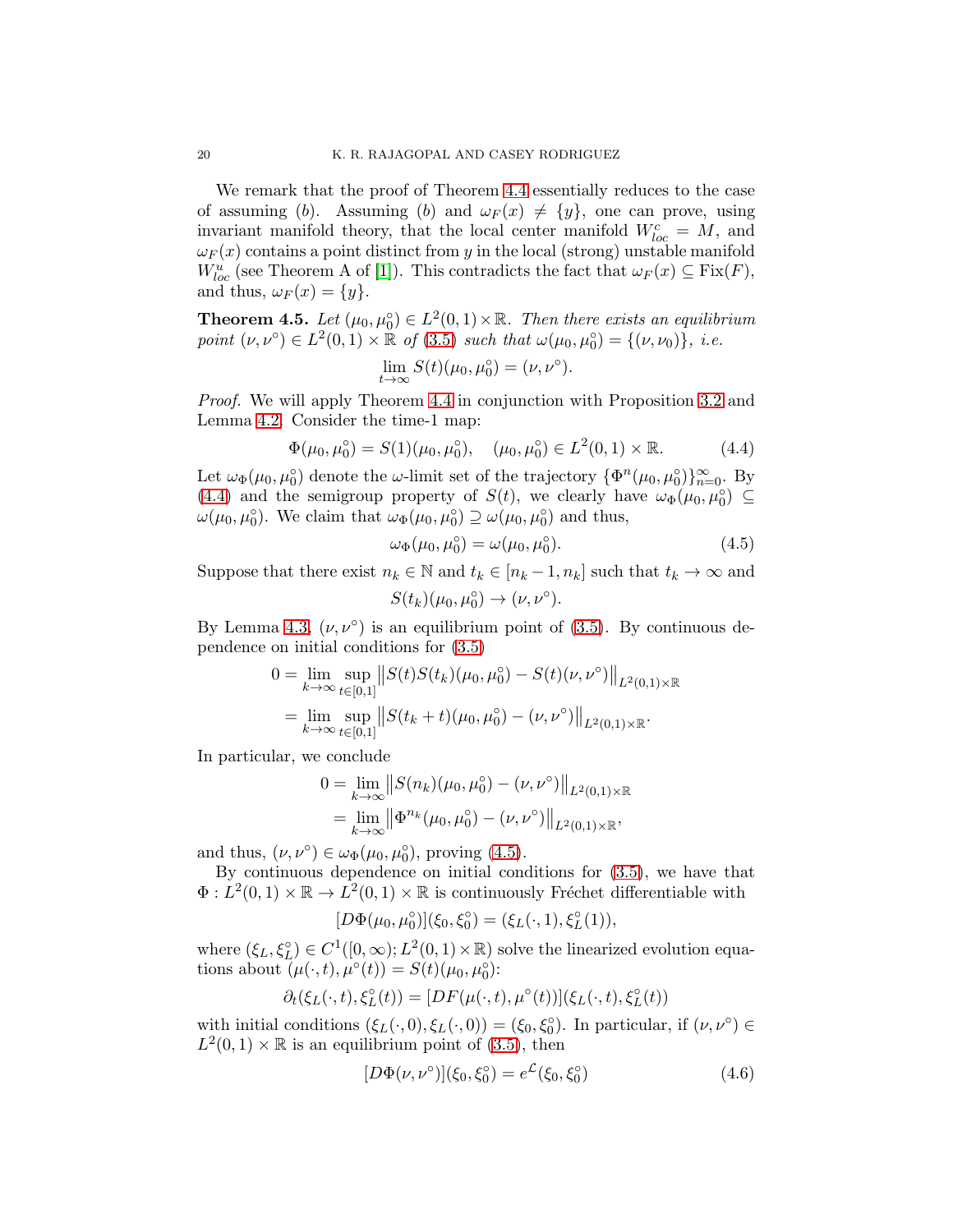where  $\mathcal{L} = DF(\nu, \nu^{\circ})$  is the Fréchet derivative of F discussed in Section 3  $(see (3.13)).$  $(see (3.13)).$  $(see (3.13)).$ 

Let  $(\mu_0, \mu_0^{\circ}) \in L^2(0,1) \times \mathbb{R}$ . By Lemma [4.2,](#page-16-0) [\(4.5\)](#page-19-1) and Lemma [4.3](#page-17-0) the trajectory  $\{\Phi^n(\mu_0, \mu_0^{\circ})\}_{n=0}^{\infty}$  is precompact in  $L^2(0, 1) \times \mathbb{R}$  and  $\omega_{\Phi}(\mu_0, \mu_0^{\circ})$  is a nonempty subset of equilibrium points  $(3.5)$  i.e. fixed points of  $\Phi$ . Let  $(\nu, \nu^{\circ}) \in \omega_{\Phi}(\mu_0, \mu_0^{\circ}),$  an equilibrium point. Then by Proposition [3.2](#page-13-0) and [\(4.6\)](#page-19-2)

$$
\sigma(D\Phi(\nu, \nu^{\circ})) = e^{\sigma(\mathcal{L})} = \sigma^u \cup \{1\} \cup \sigma^s
$$

where  $\sigma^u$  is a finite subset of  $(1,\infty)$  and  $\sigma^s$  is a closed subset of  $[0,1)$ . By Theorem [4.4,](#page-18-0) we conclude that  $\omega(\mu_0, \mu_0^{\circ}) = \omega_{\Phi}(\mu_0, \mu_0^{\circ}) = \{(\nu, \nu^{\circ})\}$  as desired.

#### **REFERENCES**

- <span id="page-20-13"></span>[1] P. Brunovský and P. Poláčik. On the local structure of  $\omega$ -limit sets of maps. Z. Angew. Math. Phys., 48(6):976–986, 1997.
- <span id="page-20-4"></span>[2] Carl Eckart. The thermodynamics of irreversible processes. IV. The theory of elasticity and anelasticity. Phys. Rev. (2), 73:373–382, 1948.
- <span id="page-20-1"></span><span id="page-20-0"></span>[3] J. L. Ericksen. Equilibrium of bars. J. Elasticity, 5(3-4):191–201, 1975. Special issue dedicated to A. E. Green.
- [4] R. L. Fosdick and R. D. James. The elastica and the problem of the pure bending for a nonconvex stored energy function. J. Elasticity, 11(2):165–186, 1981.
- <span id="page-20-10"></span>[5] A. E. Green and P. M. Naghdi. On thermodynamics and the nature of the second law. Proc. Roy. Soc. London Ser. A, 357(1690):253–270, 1977.
- <span id="page-20-12"></span>[6] Daniel Henry. Geometric theory of semilinear parabolic equations, volume 840 of Lecture Notes in Mathematics. Springer-Verlag, Berlin-New York, 1981.
- <span id="page-20-8"></span>[7] K. R. Rajagopal and A. R. Srinivasa. On the thermomechanics of shape memory wires. Z. Angew. Math. Phys., 50(3):459–496, 1999.
- <span id="page-20-2"></span>[8] K. R. Rajagopal and A. R. Srinivasa. On the thermomechanics of materials that have multiple natural configurations. I. Viscoelasticity and classical plasticity. Z. Angew. Math. Phys., 55(5):861–893, 2004.
- <span id="page-20-9"></span>[9] K. R. Rajagopal and A. R. Srinivasa. On the thermomechanics of materials that have multiple natural configurations. II. Twinning and solid to solid phase transformation. Z. Angew. Math. Phys., 55(6):1074–1093, 2004.
- <span id="page-20-5"></span>[10] K.R. Rajagopal. Multiple configurations in continuum mechanics. Report 6, Institute for Computational and Applied Mechanics, 1995.
- <span id="page-20-6"></span>[11] K.R. Rajagopal and A.R. Srinivasa. On the inelastic behavior of solids - part 1: Twinning. International Journal of Plasticity, 11(6):653–678, 1995.
- <span id="page-20-7"></span>[12] K.R. Rajagopal and A.R. Srinivasa. Inelastic behavior of materials. part ii. energetics associated with discontinuous deformation twinning. International Journal of Plasticity, 13(1):1–35, 1997.
- <span id="page-20-11"></span>[13] K.R. Rajagopal and A.R. Srinivasa. A thermodynamic frame work for rate type fluid models. Journal of Non-Newtonian Fluid Mechanics, 88(3):207–227, 2000.
- <span id="page-20-3"></span>[14] JA Simpson and ESC. Weiner. Oxford English Dictionary, 2nd edn. Oxford: Clarendon Press, 2000.

## K.R. Rajagopal

Department of Mechanical Engineering, Texas A&M University College Station, TX 77843, USA krajagopal@tamu.edu